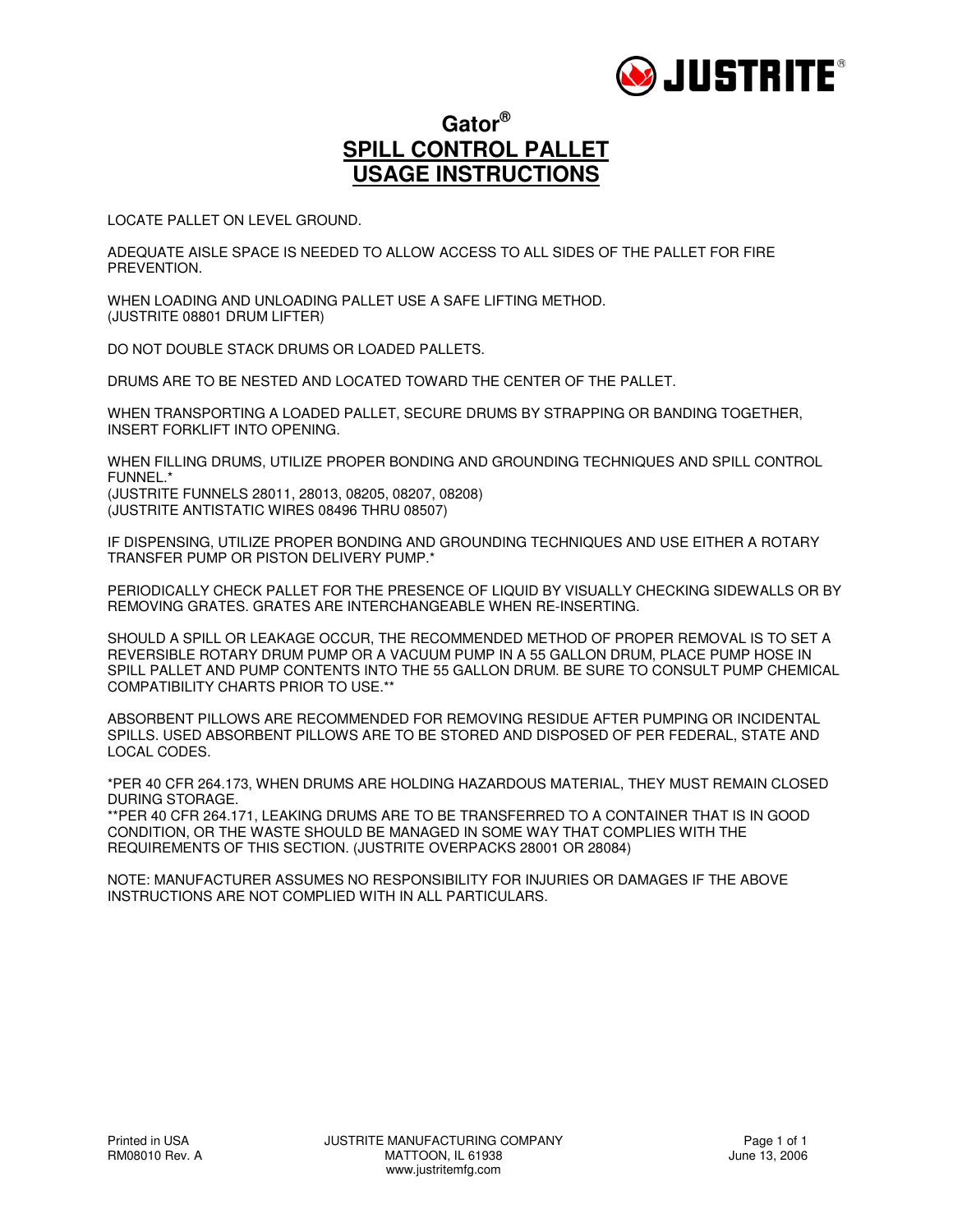

### **Gator® PLATAFORMA PARA CONTENER DERRAMES INSTRUCCIONES DE USO**

UBIQUE LA PLATAFORMA SOBRE UNA SUPERFICIE PLANA.

SE REQUIERE ESPACIO DE PASILLO ADECUADO PARA PERMITIR EL ACCESO A TODOS LOS LADOS DE LA PLATAFORMA PARA LA PREVENCIÓN DE INCENDIOS.

AL CARGAR Y DESCARGAR LA PLATAFORMA UTILICE UN MÉTODO DE LEVANTAMIENTO QUE SEA SEGURO. (LEVANTADOR DE TAMBORES 08801 DE JUSTRITE)

NO APILE LOS TAMBORES O LAS PLATAFORMAS CARGADAS.

LOS TAMBORES SE DEBEN ANIDAR Y UBICAR CERCA DEL MEDIO DE LA PLATAFORMA.

AL TRANSPORTAR LA PLATAFORMA CARGADA, ASEGURE LOS TAMBORES AMARRÁNDOLOS JUNTOS, INTRODUZCA EL MONTACARGAS EN LA APERTURA.

AL CARGAR LOS TAMBORES, UTILICE LAS TÉCNICAS APROPIADAS PARA LA ATADURA Y CONEXIÓN A TIERRA Y EL EMBUDO PARA EVITAR DERRAMES.\* (EMBUDOS JUSTRITE 28011, 28013, 08205, 08207, 08208) (CABLES ANTIESTÁTICA JUSTRITE 08496 A 08507)

AL DISPENSAR, UTILICE LAS TÉCNICAS APROPIADAS PARA LA ATADURA Y CONEXIÓN A TIERRA Y USE UNA BOMBA DE TRANSFERENCIA GIRATORIA O UNA BOMBA DE ENTREGA CON PISTÓN.\*

VERIFIQUE LA PLATAFORMA PERIÓDICAMENTE PARA VER SI HAY LÍQUIDO PRESENTE, REVISANDO VISUALMENTE LAS PAREDES LATERALES QUITANDO LAS REJILLAS. LAS REJILLAS SON INTERCAMBIABLES AL REEMPLAZARLAS.

DE PRODUCIRSE UN DERRAME O FUGA, EL MÉTODO RECOMENDADO PARA ELIMINARLA ES USAR UNA BOMBA DE TAMBOR GIRATORIA Y REVERSIBLE O UNA BOMBA DE SUCCIÓN EN UN TAMBOR DE 208 LITROS (55 GALONES), COLOCAR LA MANGUERA DE LA BOMBA EN LA PLATAFORMA DE DERRAME Y BOMBEAR EL CONTENIDO EN EL TAMBOR DE 208 LITROS (55 GALONES). ASEGÚRESE DE CONSULTAR LAS TABLAS DE COMPATIBILIDAD CON COMPONENTES QUÍMICOS DE LA BOMBA ANTES DE USARLA.\*\*

SE RECOMIENDA EL USO DE ALMOHADILLAS ABSORBENTES PARA QUITAR LOS RESIDUOS DESPUÉS DE BOMBEAR O EN CASO DE DERRAMES INCIDENTALES. LAS ALMOHADILLAS ABSORBENTES USADAS SE DEBEN ALMACENAR Y DESECHAR SEGÚN LAS NORMAS FEDERALES, ESTATALES Y LOCALES.

\*SEGÚN LA NORMA 40 CFR 264.173, CUANDO HAY MATERIALES PELIGROSOS EN LOS TAMBORES, ÉSTOS DEBEN PERMANECER CERRADOS DURANTE EL ALMACENAMIENTO. \*\*SEGÚN LA NORMA 40 CFR 264.171, LOS TAMBORES CON FUGAS SE DEBEN TRANSFERIR A UN CONTENEDOR QUE ESTÉ EN BUENAS CONDICIONES O LOS DESECHOS SE DEBEN GESTIONAR DE ALGUNA FORMA QUE CUMPLA CON LOS REQUERIMIENTOS DE ESTA SECCIÓN. (TAMBORES PARA REEMPACAR 28001 Ó 28084 DE JUSTRITE)

NOTA: EL FABRICANTE NO ASUME NINGUNA RESPONSABILIDAD POR LESIONES O DAÑOS SI NO SE CUMPLEN LAS INSTRUCCIONES ANTERIORES EN TODOS SUS ASPECTOS.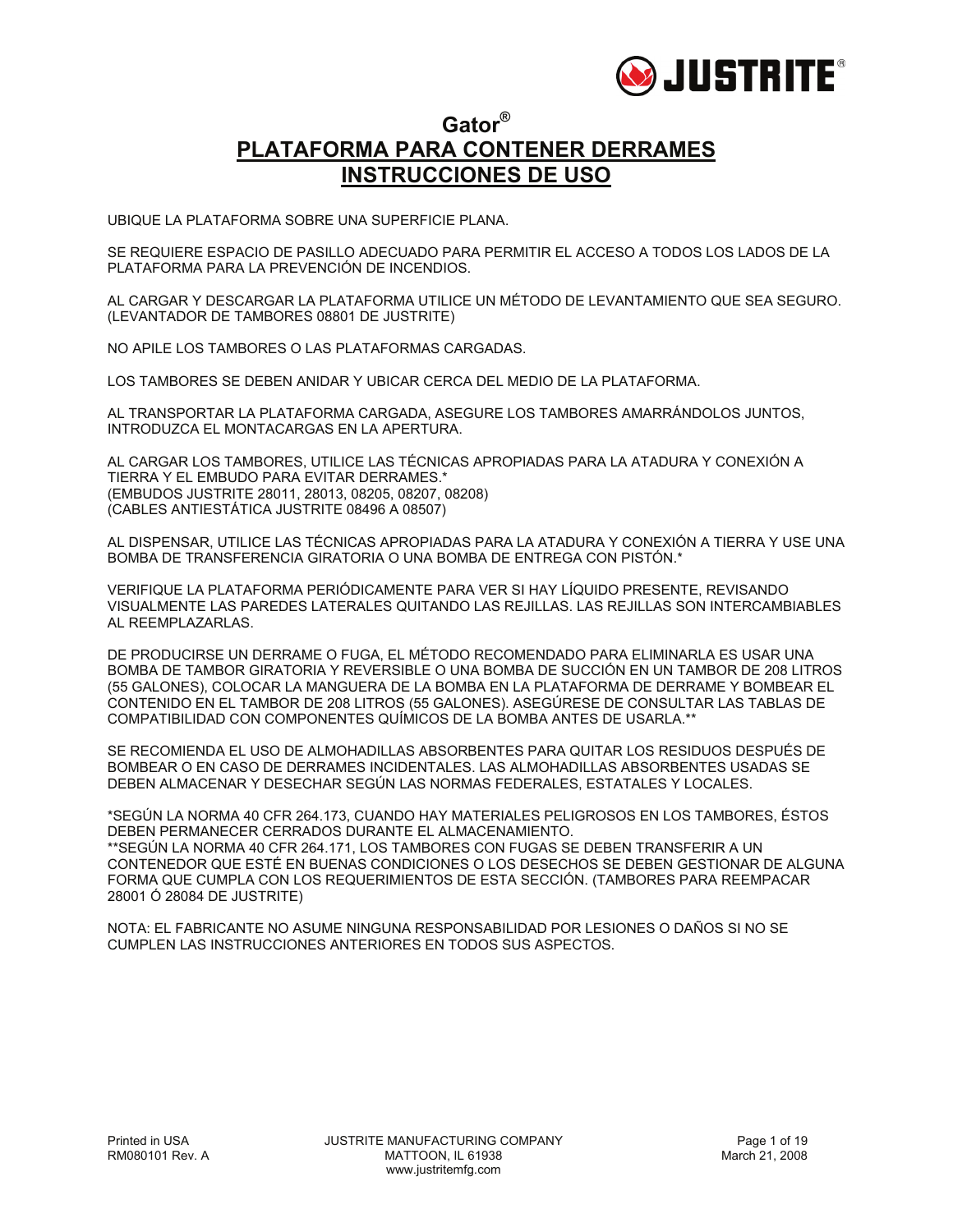

### **Gator® PALETTE ANTIDÉVERSEMENT DIRECTIVES D'UTILISATION**

POSITIONNER LA PALETTE SUR UN SOL NIVELÉ.

UN COULOIR DE CIRCULATION SUFFISANT EST NÉCESSAIRE AFIN DE POUVOIR ACCÉDER À TOUS LES CÔTÉS DE LA PALETTE POUR PRÉVENIR TOUT INCENDIE.

POUR LE CHARGEMENT ET LE DÉCHARGEMENT DE LA PALETTE, UTILISER UN MÉCANISME ÉLÉVATEUR SÛR. (APPAREIL DE LEVAGE POUR FÛT DE STOCKAGE JUSTRITE 08801)

NE PAS EMPILER LES FÛTS DE STOCKAGE OU LES PALETTES CHARGÉES.

LES FÛTS DE STOCKAGE DOIVENT ÊTRE EMBOÎTÉS ET POSITIONNÉS VERS LA PARTIE CENTRALE DE LA PALETTE.

POUR LE TRANSPORT D'UNE PALETTE CHARGÉE, FIXER ENSEMBLE LES FÛTS DE STOCKAGE AU MOYEN D'UNE COURROIE, PUIS INSÉRER LA FOURCHE DANS L'OUVERTURE.

POUR LE REMPLISSAGE DES FÛTS DE STOCKAGE, EMPLOYER LES TECHNIQUES DE MÉTALLISATION ET DE MISE À LA TERRE APPROPRIÉES ET L'ENTONNOIR RÉGULATEUR DE DÉVERSEMENT.\* (ENTONNOIRS JUSTRITE 28011, 28013, 08205, 08207, 08208) (FILS ANTISTATIQUES JUSTRITE 08496 À 08507)

POUR LA DISTRIBUTION, EMPLOYER LES TECHNIQUES DE MÉTALLISATION ET DE MISE À LA TERRE APPROPRIÉES ET UTILISER SOIT UNE POMPE DE TRANSFERT ROTATIVE OU UNE POMPE DISTRIBUTRICE À PISTON.\*

VÉRIFIER PÉRIODIQUEMENT LA PALETTE À LA RECHERCHE DE LIQUIDE. POUR CE FAIRE, VÉRIFIER VISUELLEMENT LES PAROIS OU ENLEVER LES GRILLES. LES GRILLES PEUVENT ÊTRE INTERCHANGÉES AU MOMENT DE LES RÉINSÉRER.

EN CAS DE DÉVERSEMENT OU DE FUITE, LA MÉTHODE DE RÉCUPÉRATION RECOMMANDÉE EST D'INSTALLER UNE POMPE ROTATIVE BIDIRECTIONNELLE À TAMBOURS OU UNE POMPE À VIDE DANS UN FÛT DE STOCKAGE DE 208 LITRES (55 GALLONS), PUIS DE METTRE LE FLEXIBLE DE LA POMPE DANS LA PALETTE DU DÉVERSEMENT, ET DE POMPER LE CONTENU DANS UN FÛT DE STOCKAGE DE 208 LITRES (55 GALLONS). S'ASSURER DE CONSULTER LES LES TABLEAUX DE COMPATIBILITÉ CHIMIQUES DE LA POMPE AVANT TOUTE UTILISATION.\*\*

IL EST RECOMMANDÉ D'UTILISER DES TAMPONS ABSORBANTS POUR ENLEVER LES RÉSIDUS APRÈS UN POMPAGE OU UN DÉVERSEMENT IMPRÉVU. LES TAMPONS ABSORBANTS UTILISÉS DOIVENT ÊTRE STOCKÉS ET ÉLIMINÉS CONFORMÉMENT AUX CODES FÉDÉRAUX, D'ÉTAT ET LOCAUX.

\*CONFORMÉMENT AU 40 CFR 264.173, SI UNE MATIÈRE DANGEREUSE EST STOCKÉE DANS UN FÛT DE STOCKAGE, CE DERNIER DOIT DEMEURER FERMÉ POUR TOUTE LA PÉRIODE DE STOCKAGE. \*\*CONFORMÉMENT AU 40 CFR 264.171, LES MATIÈRES SE TROUVANT DANS LES FÛTS DE STOCKAGE PRÉSENTANT DES FUITES, DOIVENT ÊTRE TRANSFÉRÉES DANS UN CONTENANT EN BON ÉTAT, OU LE DÉCHET DOIT ÊTRE GÉRÉ DE MANIÈRE À SE CONFORMER AUX EXIGENCES DU PRÉSENT ARTICLE. (SUREMBALLAGES JUSTRITE 28001 OU 28084)

REMARQUE : LE FABRICANT DÉCLINE TOUTE RESPONSABILITÉ QUANT AUX BLESSURES OU AUX DOMMAGES SI LES CONDITIONS PARTICULIÈRES DES DIRECTIVES SUSMENTIONNÉES NE SONT PAS RESPECTÉES.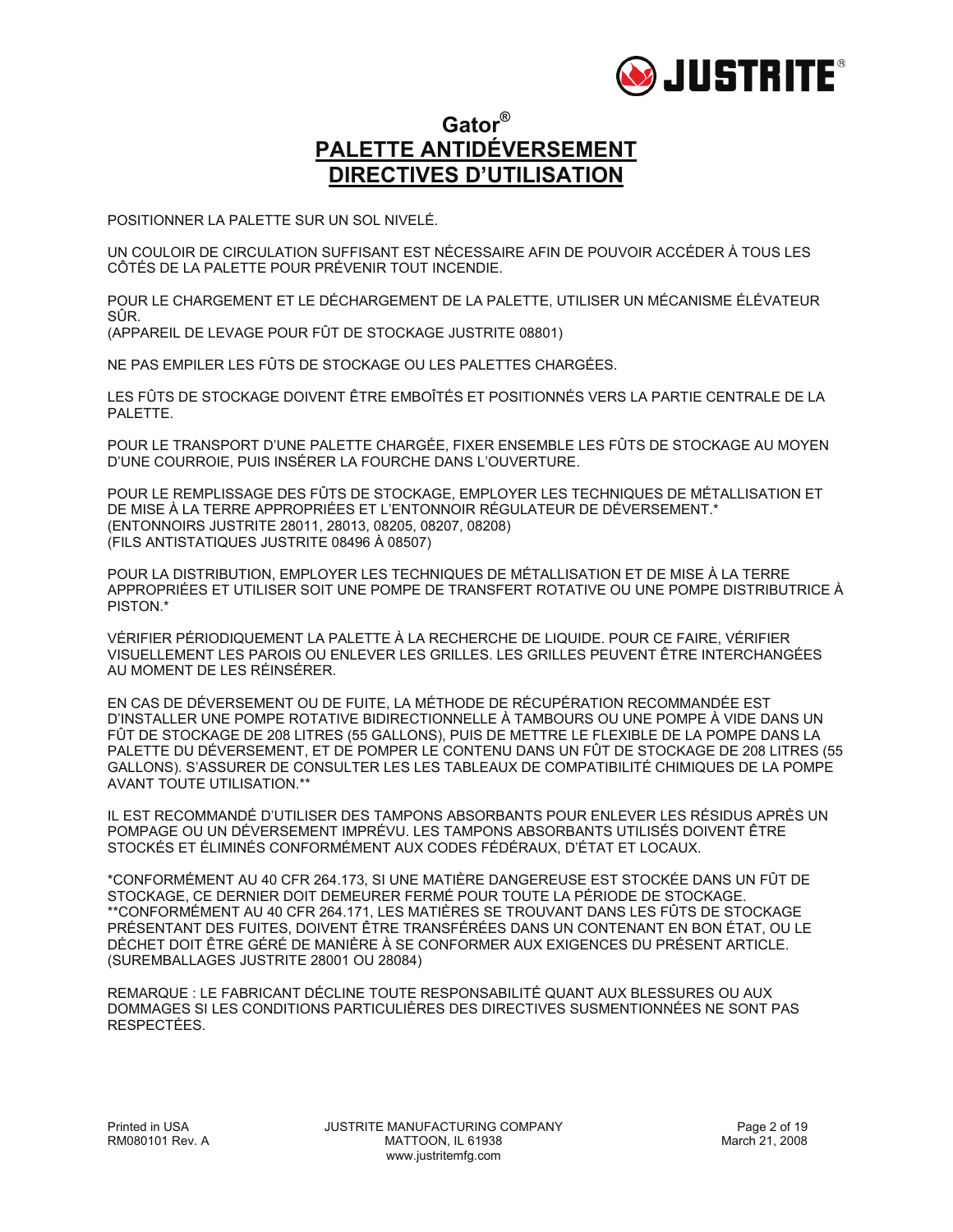

### **Gator® ÜBERLAUFSCHUTZPALETTE GEBRAUCHSANWEISUNG**

PALETTE AUF EBENEM UNTERGRUND PLATZIEREN.

DIE LAGERREIHEN MÜSSEN BREIT GENUG SEIN, UM AUS BRANDVERHÜTUNGSGRÜNDEN DEN ZUGANG ZUR PALETTE VON ALLEN SEITEN ZU ERMÖGLICHEN.

BEIM BELADEN ODER ENTLADEN EINER PALETTE EINE SICHERE HEBEMETHODE ANWENDEN. (TONNENHEBEVORRICHTUNG JUSTRITE 08801)

TONNEN ODER BELADENE PALETTEN NICHT AUFEINANDER STAPELN.

DIE TONNEN SIND ZUR MITTE DER PALETTE HIN ZU VERSCHACHTELN UND ZU PLATZIEREN.

BEIM TRANSPORT EINER BELADENEN PALETTE DIE TONNEN MIT UMREIFUNGEN ODER GURTEN MITEINANDER VERBINDEN UND GABELSTAPLER IN DIE ÖFFNUNG EINFÜHREN.

BEIM FÜLLEN DER TONNEN ORDNUNGSGEMÄSSE VERBINDUNGS- UND ERDUNGSMETHODEN SOWIE ÜBERLAUFSCHUTZTRICHTER VERWENDEN. (JUSTRITE-TRICHTER 28011, 28013, 08205, 08207, 08208) (JUSTRITE-ANTISTATIKKABEL 08496 BIS 08507).

BEIM ABFÜLLEN ORDNUNGSGEMÄSSE VERBINDUNGS- UND ERDUNGSMETHODEN ANWENDEN UND ENTWEDER EINE DREHTRANSFERPUMPE ODER EINE KOLBENFÖRDERPUMPE BENUTZEN.\*

DIE PALETTE DURCH SICHTINSPEKTION DER SEITENWÄNDE ODER ENTFERNEN DER ROSTE REGELMÄSSIG AUF DAS VORHANDENSEIN VON FLÜSSIGKEIT PRÜFEN. DIE ROSTE SIND BEIM WIEDEREINSETZEN AUSTAUSCHBAR.

DIE EMPFOHLENE METHODE ZUR BESEITIGUNG EINER EVENTUELL AUFTRETENDEN VERSCHÜTTUNG BZW. EINER LECKAGE IST, EINE UMKEHRBARE DREHKOLBENFASSPUMPE ODER EINE VAKUUMPUMPE IN EINE 208 LITER (55 GALLONEN) FASSENDE TONNE ZU STELLEN, DEN PUMPENSCHLAUCH IN DIE VERSCHÜTTUNGSPALETTE ZU PLATZIEREN UND DEN INHALT IN DIE 208 LITER (55 GALLONEN) FASSENDE TONNE ZU PUMPEN. PRÜFEN SIE AUF JEDEN FALL VOR DER BENUTZUNG DIE TABELLEN MIT DER CHEMISCHEN KOMPATIBILITÄT DER PUMPE.\*\*

ZUM ENTFERNEN VON RÜCKSTÄNDEN NACH DEM PUMPEN ODER DAMIT ZUSAMMENHÄNGENDEN VERSCHÜTTUNGEN WERDEN ABSORBIERENDE KISSEN EMPFOHLEN. GEBRAUCHTE ABSORBIERENDE KISSEN SIND GEMÄSS DER VORSCHRIFTEN VON BUND, LÄNDERN UND ÖRTLICHEN BEHÖRDEN ZU LAGERN UND ZU ENTSORGEN.

\*WENN TONNEN GEFAHRENMATERIAL ENTHALTEN MÜSSEN SIE GEMÄSS DER BESTIMMUNGEN IN DEN USA (40 CFR 264.173) WÄHREND DER LAGERUNG VERSCHLOSSEN BLEIBEN. \*\*IN DEN USA VERLANGEN DIE BESTIMMUNGEN (40 CFR 264.171), DASS UNDICHTE TONNEN IN EINEN BEHÄLTER UMGELADEN WERDEN, DER IN GUTEM ZUSTAND IST ODER DASS DER ABFALL AUF EINE WEISE GEHANDHABT WIRD, DIE DEN ANFORDERUNGEN DIESES ABSCHNITTS ENTSPRICHT. (JUSTRITE-UMVERPACKUNGEN 28001 ODER 28084)

HINWEIS: DER HERSTELLER ÜBERNIMMT KEINE VERANTWORTUNG FÜR VERLETZUNGEN ODER SCHÄDEN, WENN DIE VORSTEHENDEN ANWEISUNGEN NICHT IN ALLEN EINZELHEITEN BEFOLGT WERDEN.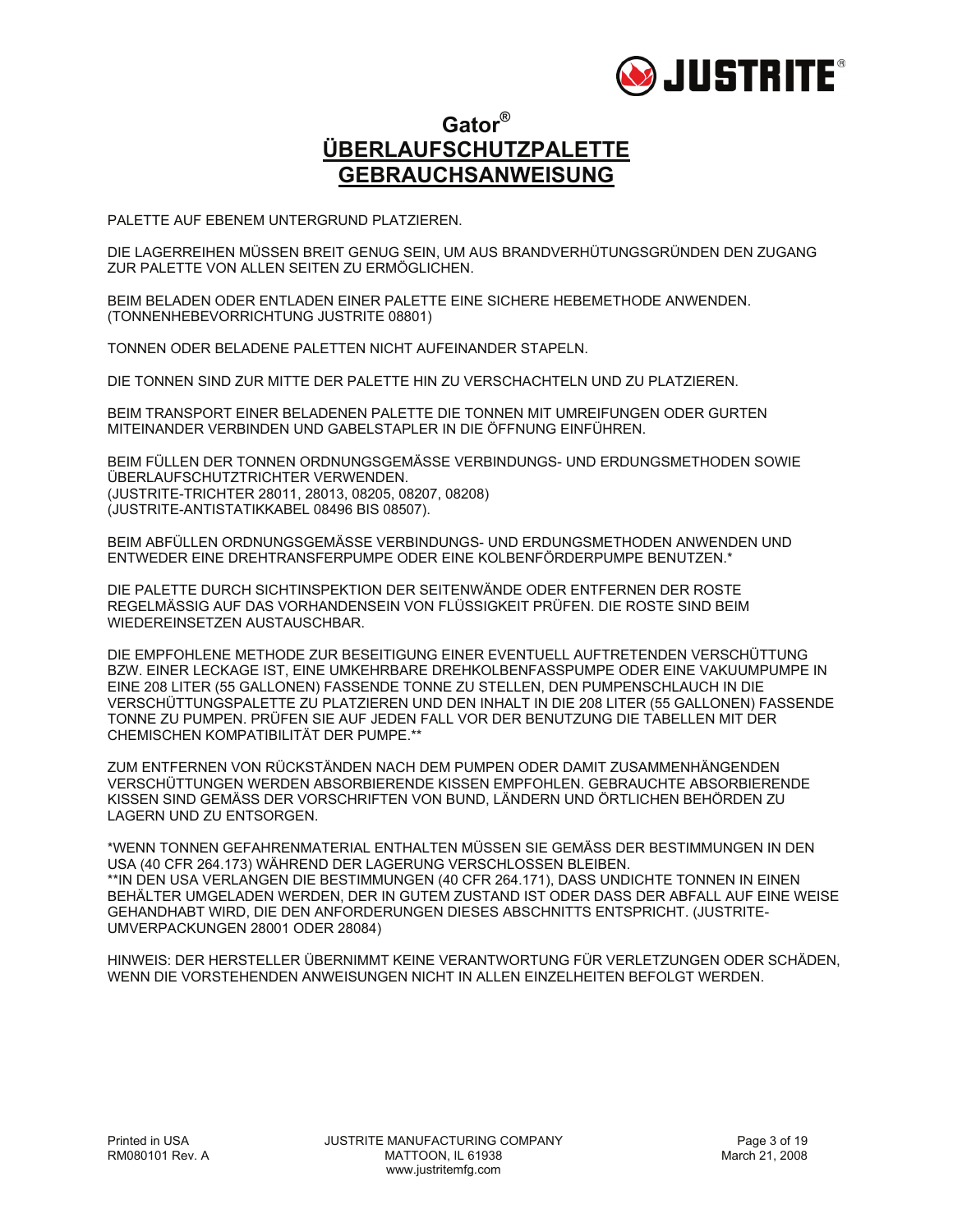

#### **Gator® PALLET A CONTROLLO DELLE FUORIUSCITE ISTRUZIONI PER L'USO**

POSIZIONARE IL PALLET SU UNA SUPERFICIE PIANA.

È NECESSARIO ADEGUATO SPAZIO NEL CORRIDOIO PER CONSENTIRE L'ACCESSO DA TUTTI I LATI DEL PALLET PER LA PREVENZIONE DI INCENDI.

QUANDO SI CARICA E SI SCARICA UN PALLET UTILIZZARE UN METODO DI SOLLEVAMENTO SICURO. (SOLLEVATORE FUSTI JUSTRITE 08801)

NON IMPILARE DUE O PIÙ FUSTI O PALLET CARICHI.

I FUSTI VANNO POSIZIONATI L'UNO ACCANTO ALL'ATRO E POSIZIONATI VERSO IL CENTRO DEL PALLET.

DURANTE IL TRASPORTO DI UN PALLET CARICO, FISSARE I FUSTI CON CINGHIE O BANDELLE ED INSERIRE IL CARRELLO ELEVATORE A FORCHE NELL'APERTURA.

QUANDO SI RIEMPIONO I FUSTI, UTILIZZARE TECNICHE DI FISSAGGIO E MESSA A TERRA ADEGUATE E IMBUTO PER IL CONTROLLO DELLE FUORIUSCITE.\* (IMBUTI JUSTRITE 28011, 28013, 08205, 08207, 08208) (CAVI ANTISTATICI JUSTRITE DA 08496 A 08507)

DURANTE L'EROGAZIONE, UTILIZZARE TECNICHE DI FISSAGGIO E MESSA A TERRA ADEGUATE E UTILIZZARE UNA POMPA DI TRASFERIMENTO ROTANTE O UNA POMPA A PISTONE.\*

CONTROLLARE PERIODICAMENTE IL PALLET PER VERIFICARE LA PRESENZA DI LIQUIDI CONTROLLANDO VISIVAMENTE LE PARETI O RIMUOVENDO LE GRATE. LE GRATE SONO INTERCAMBIABILI DURANTE IL RIMONTAGGIO.

IN CASO DI VERSAMENTO O PERDITA, IL METODO CONSIGLIATO PER UNA RIMOZIONE CORRETTA È L'INSTALLAZIONE DI UNA POMPA A TAMBURO ROTANTE REVERSIBILE O UNA POMPA PER VUOTO IN UN FUSTO DA CIRCA 208 LITRI (55 GALLONI) POSIZIONARE IL TUBO DELLA POMPA NEL SISTEMA DI ACCUMULO E POMPARE IL CONTENUTO NEL FUSTO. CONSULTARE LE TABELLE DI COMPATIBILITÀ CHIMICA PRIMA DELL'USO.\*\*

SI CONSIGLIA L'IMPIEGO DI CUSCINI ASSORBENTI PER LA RIMOZIONE DEI RESIDUI DOPO IL POMPAGGIO O DI VERSAMENTI ACCIDENTALI. I CUSCINI ASSORBENTI USATI VANNO CONSERVATI E SMALTITI SECONDO LE NORMATIVE FEDERALI, STATALI E LOCALI.

\*SECONDO 40 CFR 264.173, QUANDO I FUSTI CONTENGONO MATERIALI PERICOLOSI DEVONO RIMANERE CHIUSI DURANTE IL MAGAZZINAGGIO.

\*\*SECONDO 40 CFR 264.171, I FUSTI CHE PERDONO VANNO TRASFERITI IN UN CONTENITORE IN BUONE CONDIZIONI O I RIFIUTI VANNO GESTITI IN MODO TALE DA ESSERE CONFORMI AI REQUISITI DI QUESTA SEZIONE. (CONTENITORI JUSTRITE 28001 O 28084)

NOTA: L'AZIENDA PRODUTTRICE NON SI ASSUME ALCUNA RESPONSABILITÀ PER LESIONI O DANNI SE QUESTE ISTRUZIONI NON VENGONO RISPETTATE IN TUTTI I DETTAGLI.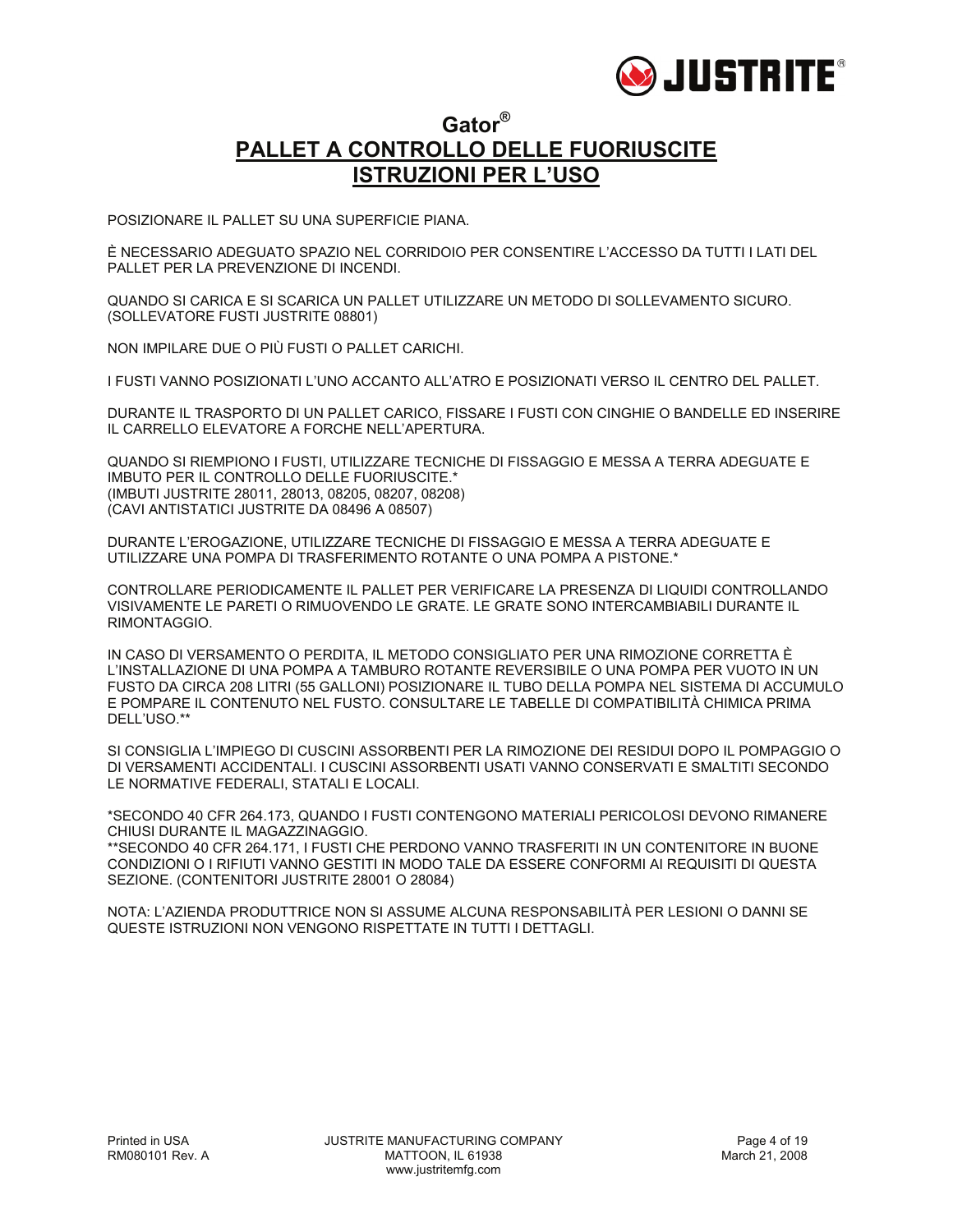

### **Gator® ANTI-MORSPALLET GEBRUIKSAANWIJZING**

PLAATS DE PALLET OP VLAKKE GROND.

IN HET LICHT VAN DE BRANDVEILIGHEID MOET ER VOLDOENDE ZIJRUIMTE WORDEN GELATEN, ZODAT DE PALLET VAN ALLE KANTEN KUNNEN WORDEN BENADERD.

GEBRUIK EEN VEILIGE HEFMETHODE WANNEER U VATEN OP DE PALLET PLAATST EN ERAF HAALT. (JUSTRITE 08801 – HIJSTOESTEL VOOR VATEN)

STAPEL VATEN OF GELADEN PALLETS NIET OP ELKAAR.

DE VATEN MOETEN BIJ ELKAAR WORDEN GEPLAATST EN GERICHT NAAR HET MIDDEN VAN DE PALLET.

OM EEN GELADEN PALLET TE VERVOEREN, MOET U DE VATEN MET RIEMEN OF BANDEN AAN ELKAAR VASTMAKEN. STEEK DE VORK VAN DE HEFTRUCK IN DE OPENING.

GEBRUIK DE JUISTE HECHT- EN AARDTECHNIEKEN EN GEBRUIK EEN MORSVRIJE TRECHTER WANNEER U DE VATEN VULT.\* (JUSTRITE – TRECHTERS 28011, 28013, 08205, 08207, 08208) (JUSTRITE – ANTISTATISCHE DRADEN 08496 T/M 08507)

GEBRUIK DE JUISTE HECHT- EN AARDTECHNIEKEN INDIEN U OVERPOMPT, EN GEBRUIK EEN ROTATIE-OPVOERPOMP OF EEN ZUIGERPOMP.\*

CONTROLEER DE PALLET REGELMATIG OP DE AANWEZIGHEID VAN VOCHT DOOR DE ZIJWANDEN TE BEKIJKEN OF DE ROOSTERS TE VERWIJDEREN. DE ROOSTERS ZIJN ONDERLING VERWISSELBAAR.

DE AANBEVOLEN METHODE VOOR VERWIJDERING IN HET GEVAL VAN MORSEN OF LEKKAGE IS DE PLAATSING VAN EEN OMKEERBARE ROTATIEPOMP VOOR VATEN OF EEN VACUÜMPOMP IN EEN VAT VAN 208 LITER (55 GALLON). PLAATS DE SLANG VAN DE POMP IN DE PALLET EN POMP DE INHOUD IN HET VAT VAN 208 LITER (55 GALLON). RAADPLEEG EERST DE TABELLEN MET GEGEVENS OVER DE CHEMISCHE COMPATIBILITEIT VAN DE POMP.\*\*

ABSORBERENDE KUSSENS ZIJN AANBEVOLEN OM NA HET POMPEN OF BIJ INCIDENTEEL MORSEN ALLE RESTEN TE VERWIJDEREN. GEBRUIKTE ABSORBERENDE KUSSENS MOETEN WORDEN BEWAARD EN VERWIJDERD VOLGENS DE NATIONALE, REGIONALE EN PLAATSELIJKE VEREISTEN.

\*KRACHTENS 40 CFR 264.173 MOETEN VATEN MET GEVAARLIJK MATERIAAL GESLOTEN WORDEN OPGESLAGEN.

\*\*KRACHTENS 40 CFR 264.171 MOETEN LEKKENDE VATEN WORDEN OVERGEBRACHT NAAR EEN CONTAINER IN GOEDE CONDITIE OF MOET HET AFVAL WORDEN BEHANDELD VOLGENS DE VEREISTEN DIE IN DIT ARTIKEL WORDEN BEPAALD. (JUSTRITE-OVERVATEN 28001 OF 28084)

OPMERKING: DE FABRIKANT KAN NIET AANSPRAKELIJK WORDEN GESTELD VOOR LETSELS OF SCHADE INDIEN DE BOVENSTAANDE INSTRUCTIES NIET VOLLEDIG WORDEN NAGELEEFD.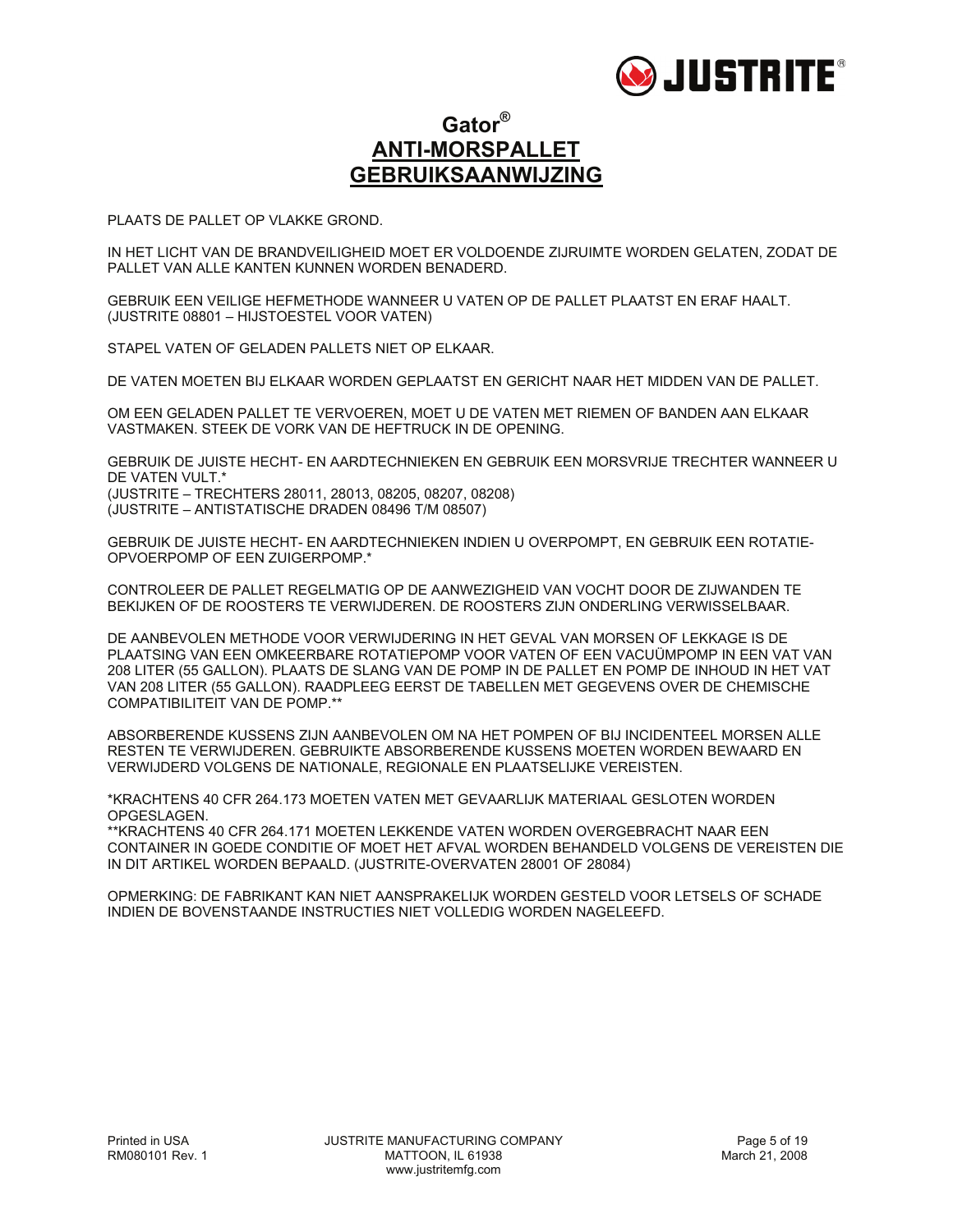

### **Gator® SPILLKONTROLLPALL ANVÄNDARINSTRUKTIONER**

PLACERA LASTPALLEN PÅ EN VÅGRÄT YTA.

ADEKVAT UTRYMME BEHÖVS FÖR ATT MÖJLIGGÖRA ÅTKOMST FRÅN ALLA SIDOR AV LASTPALLEN FÖR BRANDSKYDD.

VID LASTNING OCH URLASTNING AV LASTPALLAR ANVÄND EN SÄKER LYFTMETOD. (JUSTRITE 08801 TUNNLYFT)

STAPLA IN TUNNOR ELLER LASTADE LASTPALLAR OVANPÅ VARANDRA.

TUNNOR SKA PLACERAS NÄRA VARANDRA OCH PLACERAS NÄRA LASTPALLEN MITT.

VID TRANSPORT AV LASTADE LASTPALLAR, SÄKRA TRUMMORNA TILLSAMMANS MED SPÄNNBAND ELLER BANDNING, KÖR IN GAFFELTRUCKEN I ÖPPNINGEN.

VID FYLLNING AV TUNNOR ANVÄND LÄMPLIG BINDNINGS- OCH JORDNINGSTEKNIK OCH TRATT MED ÖVERFLÖDESKONTROLL.\* (JUSTRITE TRATTAR 28011, 28013, 08205, 08207, 08208) (JUSTRITE ANTISTATISKA KABLAR 08496 TILL 08507)

VID FÖRDELNING, ANVÄND LÄMPLIG BINDNINGS- OCH JORDNINGSTEKNIK OCH ANVÄND ANTINGEN EN ROTERANDE TAPPNINGSPUMP ELLER KOLVTRYCKPUMP.\*

KONTROLLERA REGELBUNDET LASTPALLEN OM DÄR FINNS VÄTSKA GENOM ATT VISUELLT KONTROLLERA SIDOVÄGGARNA ELLER GENOM ATT TA BORT GALLREN. GALLREN ÄR UTBYTBARA VID ÅTERPLACERINGEN.

OM ETT UTSLÄPP ELLER LÄCKAGE SKER ÄR DEN REKOMMENDERADE METODEN FÖR BORTTAGNING ATT PLACERA EN TUNNPUMP ELLER EN VAKUUMPUMP I EN 208 LITERS (55 GALLON) TUNNA, PLACERA PUMPSLANGEN I SPILLPALLEN OCH PUMPA INNEHÅLLET TILL DEN 208 LITERS (55 GALLON) TUNNAN. KONTROLLERA TABELLEN FÖR KOMPABILITET AV PUMPKEMIKALIER FÖRE ANVÄNDNING.\*\*

UPPSUGANDE KUDDAR REKOMMENDERAS FÖR ATT TA BORT RESTER EFTER PUMPNINGEN ELLER TILLFÄLLIGT SPILL. FÖRBRUKADE UPPSUGANDE KUDDAR SKA FÖRVARAS OCH AVFALLSHANTERAS ENLIGT MILJÖSKYDDSLAG.

\*ENLIGT 40 CFR 264.173, NÄR TUNNOR INNEHÅLLER FARLIGT MATERIAL SKA DE FÖRBLI STÄNGDA UNDER LAGRINGEN.

\*\*ENLIGT 40 CFR 264.171, LÄCKANDE TUNNOR SKA ÖVERFÖRAS TILL EN BEHÅLLARE SOM ÄR I BRA SKICK, ELLER AVFALLET SKA HANTERAS PÅ SÅ SÄTT ATT DET UPPFYLLER KRAVEN I DETTA AVSNITT. (JUSTRITE YTTERBEHÅLLARE 28001 ELLER 28084)

OBS: TILLVERKARE ANSVARA INTE FÖR PERSON- ELLER SAKSKADOR OM OVANSTÅENDE INSTRUKTIONER INTE FÖLJS I ALLA DELAR.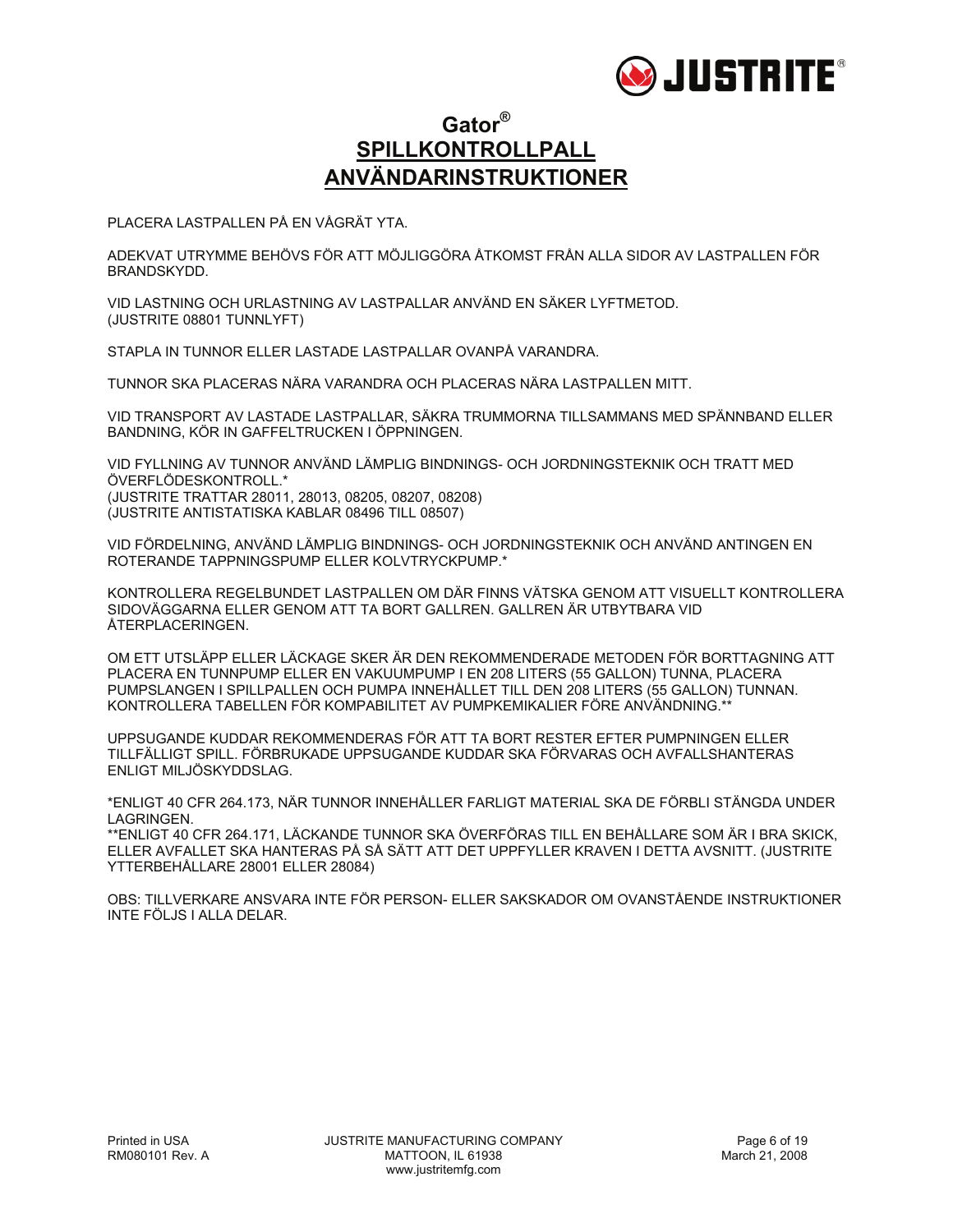

### **Gator® PALETA DO KONTROLI WYCIEKÓW INSTRUKCJA OBSŁUGI**

UMIEŚCIĆ PALETĘ NA PŁASKIEJ POWIERZCHNI.

DLA UNIKNIĘCIA POŻARU NIEZBĘDNY JEST DOSTĘP DO PALETY ZE WSZYSTKICH STRON.

PODCZAS ZAŁADUNKU I ROZŁADUNKU PALETY NALEŻY STOSOWAĆ BEZPIECZNĄ METODĘ DŹWIGANIA. (PODNOŚNIK BECZEK JUSTRITE 08801)

NIE UKŁADAĆ BECZEK ANI ZAŁADOWANYCH PALET W PODWÓJNE WARSTWY.

BECZKI MUSZĄ BYĆ WTOCZONE WE WPUSTY I UMIESZCZONE JAK NAJBLIŻEJ ŚRODKA PALETY.

DO TRANSPORTU ZAŁADOWANEJ PALETY ZABEZPIECZYĆ BECZKI PASAMI I WSUNĄĆ WIDELEC PODNOŚNIKA WIDŁOWEGO W OTWÓR.

PODCZAS NAPEŁNIANIA BECZEK NALEŻY STOSOWAĆ ODPOWIEDNIE METODY MOCOWANIA I UZIEMIANIA ORAZ LEJEK DO KONTROLOWANIA ROZLEWÓW \*. (LEJKI JUSTRITE 28011, 28013, 08205, 08207, 08208) (KABLE ANTYSTATYCZNE JUSTRITE OD 08496 DO 08507)

PODCZAS POBIERANIA PŁYNÓW NALEŻY STOSOWAĆ ODPOWIEDNIE METODY MOCOWANIA I UZIEMIANIA ORAZ POMPĘ ROTACYJNĄ DO PRZETACZANIA LUB POMPĘ TŁOKOWĄ\*.

NALEŻY OKRESOWO SPRAWDZAĆ PALETĘ POD KĄTEM OBECNOŚCI PŁYNÓW, OGLĄDAJĄC ŚCIANKI BOCZNE LUB WYJMUJĄC KRATOWNICE. PODCZAS WKŁADANIA KRATOWNICE SĄ NAWZAJEM WYMIENNE.

W RAZIE ROZLEWU LUB WYCIEKU ZALECA SIĘ USUNIĘCIE CIECZY ZA POMOCĄ ODWRACALNEJ POMPY ROTACYJNEJ DO BECZEK LUB POMPY PRÓŻNIOWEJ UMIESZCZONEJ W BECZCE 208 L (55 GAL). PRZEWÓD POMPY UMIEŚCIĆ W PALECIE Z PRZECIEKIEM I POMPOWAĆ PŁYN DO BECZKI DWUSTULITROWEJ. PRZED PRZYSTĄPIENIEM DO POMPOWANIA TRZEBA KONIECZNIE SPRAWDZIĆ, CZY POMPA NADAJE SIĘ DO DANEGO RODZAJU CHEMIKALIÓW \*\*.

DO USUNIĘCIA RESZTEK ROZLANEJ CIECZY ZALECA SIĘ UŻYCIE PODUCH CHŁONNYCH. ZUŻYTE PODUCHY NALEŻY PRZECHOWYWAĆ I USUWAĆ ZGODNIE Z OBOWIĄZUJĄCYMI PRZEPISAMI.

\*ZGODNIE Z 40 CFR 264.173, BECZKI Z NIEBEZPIECZNĄ ZAWARTOŚCIĄ MUSZĄ BYĆ ZAMKNIĘTE PODCZAS PRZECHOWYWANIA.

\*\*ZGODNIE Z 40 CFR 264.171, NIESZCZELNE BECZKI MUSZĄ ZOSTAĆ PRZENIESIONE DO POJEMNIKA BĘDĄCEGO W DOBRYM STANIE, ALBO ODPADY NALEŻY ZAGOSPODAROWAĆ W SPOSÓB ZGODNY Z WYMAGANIAMI TEGO PRZEPISU. (OPAKOWANIA ZEWNĘTRZNE JUSTRITE 28001 LUB 28084)

UWAGA: PRODUCENT NIE PRZYJMUJE ODPOWIEDZIALNOŚCI ZA USZKODZENIA CIAŁA LUB RZECZY W RAZIE NIEPRZESTRZEGANIA POWYŻSZYCH INSTRUKCJI WE WSZYSTKICH SZCZEGÓŁACH.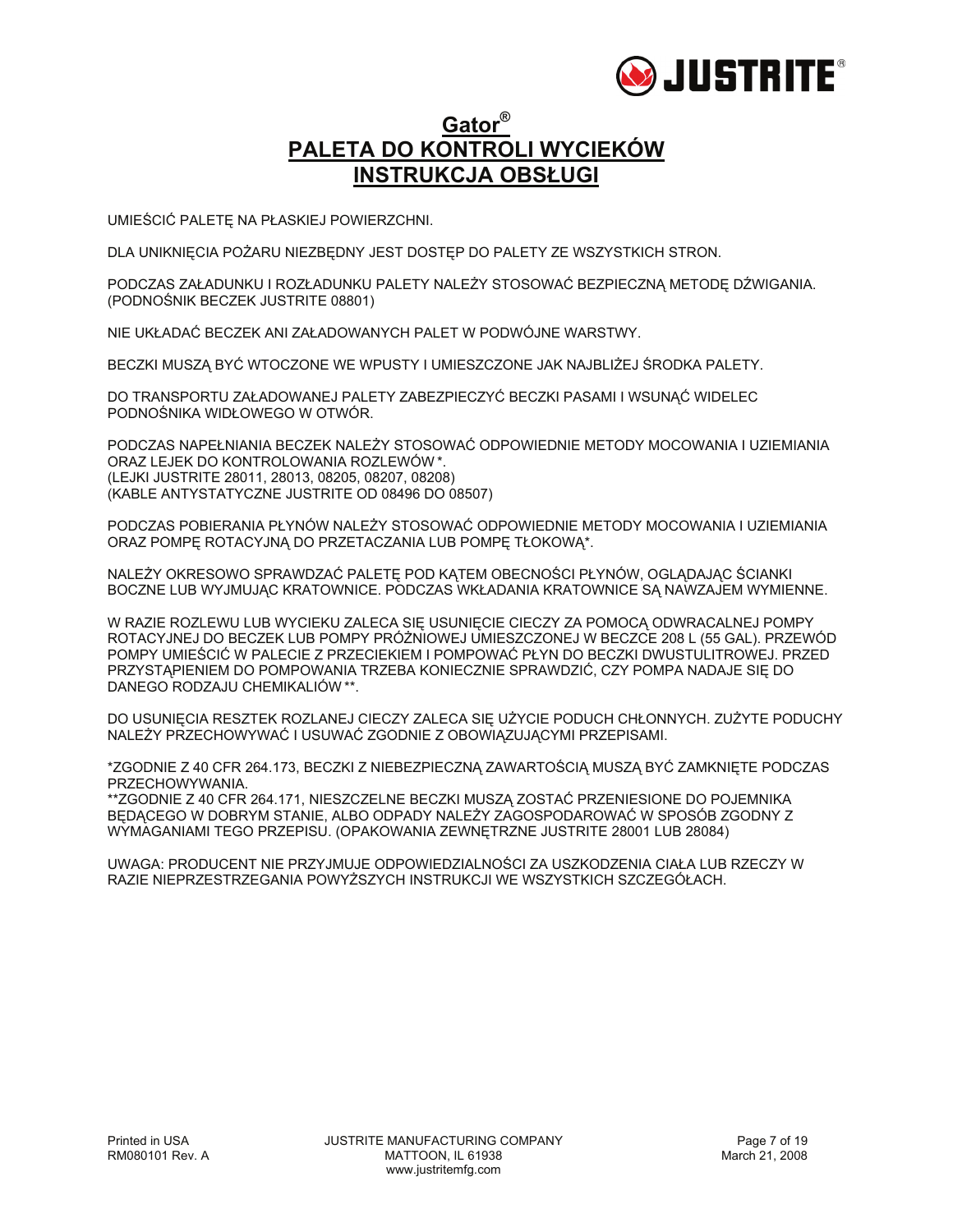

### **Gator® DÖKME KONTROLÜ PALETİ KULLANIM TALİMATLARI**

PALETİ DÜZ YÜZEYE KONUŞLANDIRIN.

YANGIN ÖNLEME AMACIYLA PALETİN BÜTÜN KENARLARINA ERİŞEBİLMEK İÇİN YETERLİ GEÇİŞ BOŞLUĞU GEREKLİDİR.

PALETİ YÜKLERKEN YA DA BOŞALTIRKEN GÜVENLİ BİR KALDIRMA YÖNTEMİNİ KULLANIN. (JUSTRITE 08801 SİLİNDİR KALDIRICI)

SİLİNDİRLERİ YA DA YÜKLENMİŞ PALETLERİ İKİLİ YIĞIN YAPMAYIN.

SİLİNDİRLER PALETİN ORTASINA DOĞRU İÇİÇE YERLEŞTİRİLEREK KONUMLANDIRILMALIDIR.

YÜKLÜ BİR PALETİN NAKLİYESİNİ YAPARKEN, SİLİNDİRLERİ BİRBİRİNE BAĞLAYARAK YA DA KAYIŞ GEÇİREREK SABİTLEYİN, ÇATAL KALDIRICIYI AÇILAN YERE YERLEŞTİRİN.

SİLİNDİRLERİ DOLDURURKEN UYGUN BAĞLAMA VE YERE SABİTLEME TEKNİKLERİNİ VE DÖKÜLMEYİ ÖNLEME HUNİSİ KULLANIN.\* (JUSTRITE HUNİLERİ 28011, 28013, 08205, 08207, 08208) (JUSTRITE ANTİSTATİK TELLER 08496 İLA 08507)

EĞER DAĞITILACAKSA, UYGUN BAĞLAMA VE YERE SABİTLEME TEKNİKLERİNİ VE DÖNME TRANSFER POMPASI YA DA PİSTON ALMA POMPASI KULLANIN.\*

SIVI AKINTISININ KONTROLU İÇİN, YAN DUVARLARI GÖZDEN GEÇİREREK YA DA IZGARALARI ÇIKARTARAK PALETİ PERİYODİK OLARAK KONTROL EDİN. IZGARALAR TEKRAR YERLEŞTİRİLİRKEN BİRBİRLERİYLE DEĞİŞTİRİLEBİLİR.

DÖKÜLME YA DA SIZINTI OLDUĞU TAKDİRDE, UYGUN BİÇİMDE ORTADAN KALDIRILMASI İÇİN TAVSİYE EDİLEN YÖNTEM TERSİNİR DÖNEN SİLİNDİR POMPASI KURULMASI YA DA 208 LİTRELİK (55 GALONLUK) SİLİNDİR İÇİN VAKUM POMPASI KURULMASIDIR. POMPA HORTUMUNU PALETE YERLEŞTİRİN VE İÇİNDEKİLERİ 208 LİTRELİK (55 GALONLUK) SİLİNDİRE POMPALAYIN. KULLANMADAN ÖNCE POMPA KİMYASAL UYGUNLUK ÇİZELGELERİNE BAKMAYI İHMAL ETMEYİN.\*\*

POMPALAMA SONRASI KALANLARI ALMAK İÇİN YA DA UFAK DÖKÜNTÜLERİ TEMİZLEMEK İÇİN EMİCİ YASTIKLAR TAVSİYE EDİLİR. KULLANILAN EMİCİ YASTIKLAR FEDERAL, EYALET VE YEREL KANUNLARA GÖRE DEPOLANARAK İMHA EDİLMELİDİR.

\*40 CFR 264.173 MADDESİNE GÖRE, SİLİNDİRLERDE TEHLİKELİ MADDE VARSA, DEPOLAMA SIRASINDA KAPALI TUTULMALIDIR.

\*\*40 CFR 264.171 MADDESİNE GÖRE, SIZINTI YAPAN SİLİNDİRLER UYGUN DURUMDAKİ BİR KONTEYNERE NAKLEDİLMELİ, YA DA ARTIK MADDE BU BÖLÜMÜN ŞARTLARINA GÖRE İDARE EDİLMELİDİR. (JUSTRITE BİDONLARI 28001 YA DA 28084)

NOT: YUKARIDAKİ TALİMATLARA BÜTÜN AYRINTILARIYLA UYULMAZSA, ÜRETİCİ ZARARLAR VE SAKATLANMALAR İÇİN HİÇ BİR SORUMLULUK KABUL ETMEZ.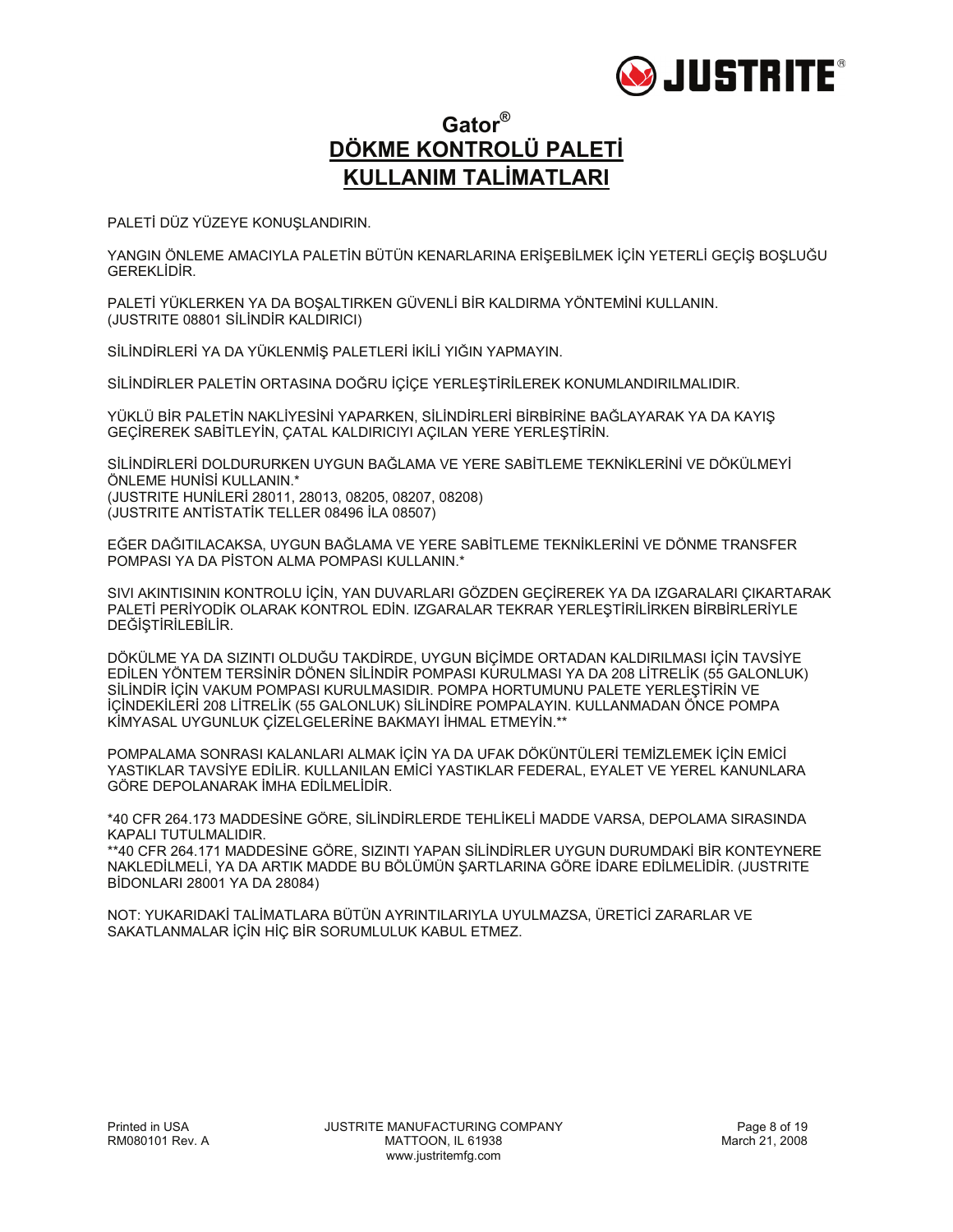

### **Gator® PLATAFORMA DE CONTROLO DE DERRAMES INSTRUÇÕES DE UTILIZAÇÃO**

POSICIONAR A PLATAFORMA NUMA SUPERFÍCIE PLANA.

OS CORREDORES DEVEM TER ESPAÇO SUFICIENTE PARA PERMITIR O ACESSO A TODOS OS LADOS DA PLATAFORMA PARA PREVENÇÃO DE INCÊNDIOS.

AO CARREGAR E DESCARREGAR UMA PLATAFORMA USAR UM MECANISMO SEGURO DE ELEVAÇÃO. (ELEVADOR DE TAMBORES JUSTRITE 08801)

NÃO EMPILHAR OS TAMBORES NEM PLATAFORMAS CARREGADAS UNS EM CIMA DOS OUTROS.

OS TAMBORES DEVEM FICAR ENCAIXADOS E SITUADOS A MEIO DA PLATAFORMA.

PARA TRANSPORTAR PLATAFORMAS CARREGADAS, PRENDER OS TAMBORES COM CORREIAS OU AMARRADOS UNS AOS OUTROS, E INTRODUZIR O GARFO DO ELEVADOR NA ABERTURA.

PARA ENCHER OS TAMBORES, UTILIZAR TÉCNICAS ADEQUADAS DE CONEXÃO E LIGAÇÃO À TERRA E UM FUNIL DE CONTROLO DE DERRAMES.\* (FUNIS JUSTRITE 28011, 28013, 08205, 08207, 08208) (FIOS ANTIESTÁTICOS JUSTRITE 08496 ATÉ 08507)

PARA DISPENSAR, UTILIZAR TÉCNICAS DE CONEXÃO E LIGAÇÃO À TERRA ADEQUADAS E USAR UMA BOMBA DE TRANSFERÊNCIA ROTATIVA OU UMA BOMBA DE PISTÕES.\*

VERIFICAR PERIODICAMENTE A PLATAFORMA QUANTO À PRESENÇA DE LÍQUIDO INSPECCIONANDO VISUALMENTE AS PAREDES LATERAIS OU REMOVENDO AS GRELHAS. AS GRELHAS SÃO SUBSTITUÍVEIS QUANDO VOLTADAS A MONTAR.

SE HOUVER UM DERRAME OU FUGA, O MÉTODO RECOMENDADO PARA A SUA REMOÇÃO ADEQUADA É COLOCAR UMA BOMBA BIDIRECCIONAL PARA TAMBOR OU UMA BOMBA A VÁCUO NUM TAMBOR DE 208 LITROS (55 GALÕES), COLOCAR A MANGUEIRA DA BOMBA NA PLATAFORMA E BOMBEAR O CONTEÚDO PARA O TAMBOR DE 208 LITROS (55 GALÕES). VERIFICAR OS GRÁFICOS DE COMPATIBILIDADE QUÍMICA DA BOMBA ANTES DE UTILIZAR.\*\*

SÃO RECOMENDADAS ALMOFADAS ABSORVENTES PARA A REMOÇÃO DE RESÍDUOS DEPOIS DE USAR A BOMBA OU QUANDO OCORREREM DERRAMES ACIDENTAIS. AS ALMOFADAS ABSORVENTES DEVEM SER ARMAZENADAS E ELIMINADAS DE ACORDO COM OS CÓDIGOS FEDERAIS, DOS ESTADOS E LOCAIS.

\*DE ACORDO COM O 40 CFR 264.173, QUANDO OS TAMBORES CONTÊM MATERIAIS PERIGOSOS DEVEM FICAR FECHADOS QUANDO ARMAZENADOS.

\*\*DE ACORDO COM O 40 CFR 264.171, TAMBORES QUE DERRAMAM DEVEM SER TRANSFERIDOS PARA UM CONTENTOR EM BOAS CONDIÇÕES OU OS RESÍDUOS DEVEM SER GERIDOS CONFORME OS REQUISITOS DESTA SECÇÃO. (CONTENTOR DE REFORÇO JUSTRITE 28001 OU 28084)

NOTA: O FABRICANTE NÃO ASSUME QUALQUER RESPONSABILIDADE POR LESÕES OU DANOS SE AS INSTRUÇÕES ACIMA NÃO FOREM OBSERVADAS NA SUA ÍNTEGRA.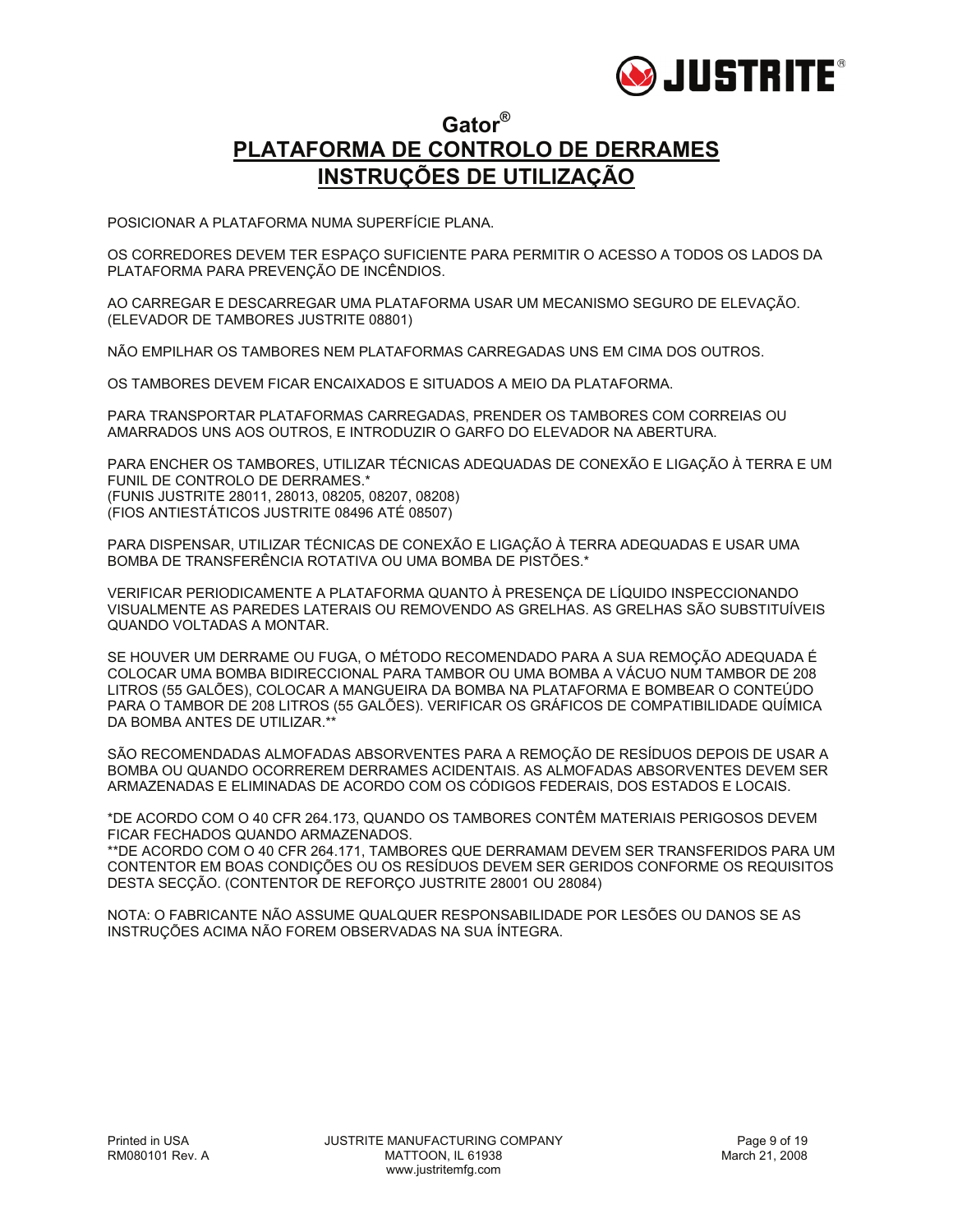

### **Gator® VALUMA-ASTIAPALLETTI KÄYTTÖOHJEET**

ASETA PALLETIT TASAMAALLE.

PALOTURVALLISUUSSYISTÄ PALLETTIEN JOKA PUOLELLA ON OLTAVA TARPEEKSI VAPAATA TILAA. PALLETTEIHIN ON PÄÄSTÄVÄ KÄSIKSI JOKA SIVULTA.

KÄYTÄ PALLETTEJA KUORMATESSASI TAI TYHJENTÄESSÄSI TURVALLISTA NOSTOTAPAA. (JUSTRITE 08801 TYNNYRIN NOSTOLAITE)

ÄLÄ PINOA TYNNYREITÄ TAI KUORMATTUJA PALLETTEJA PÄÄLLEKKÄIN.

KERÄÄ TYNNYRIT LÄHELLE TOISIAAN PALLETIN KESKELLE.

KULJETTAESSASI KUORMATTUA PALLETTIA, KIINNITÄ TYNNYRIT TOISIINSA LENKEILLÄ TAI HIHNOILLA, TARTU PALLETTIIN TRUKIN HAARUKALLA AUKOISTA.

KÄYTÄ OIKEITA MAADOITUS- JA YHTEENKYTKENTÄMENETELMIÄ SEKÄ LÄIKKYMISTÄ ESTÄVÄÄ SUPPILOA TYNNYREITÄ TÄYTTÄESSÄSI.\* (JUSTRITE-SUPPILOT 28011, 28013, 08205, 08207, 08208) (JUSTRITE-MAADOITUSJOHTIMET 08496 – 08507)

KÄYTÄ OIKEITA MAADOITUS- JA YHTEENKYTKENTÄMENETELMIÄ SEKÄ JOKO PYÖRIVÄÄ SIIRTOPUMPPUA TAI MÄNTÄPUMPPUA TYNNYRIÄ TYHJENTÄESSÄSI.\*

TARKASTA PALLETEISTA SÄÄNNÖLLISESTI NIIHIN VALUNEEN NESTEEN MÄÄRÄ KATSOMALLA SIVUSTASEINIEN LÄPI TAI POISTAMALLA RISTIKOT. RISTIKOT VOI ASENTAA MIHIN TAHANSA PALLETTIIN.

JOS NESTETTÄ LÄIKKYY, SUOSITTELEMME SEURAAVIA POISTOTOIMIA: ASETA KAKSISUUNTAINEN PYÖRIVÄ PUMPPU TAI ALIPAINEPUMPPU 208 l (55 gal.) VETOISEEN TYNNYRIIN. ASETA PUMPUN IMULETKU PALLETTIIN JA PUMPPAA PALLETIN SISÄLTÖ TYNNYRIIN. VARMISTU PUMPUN SOVELTUVUUDESTA AO. KEMIKAALILLE (KATSO TAULUKKOA) ENNEN KÄYTTÖÄ.\*\*

SUOSITTELEMME IMUKYKYISTEN TYYNYJEN KÄYTTÖÄ PUMPPAUKSEN JÄLKEEN PALLETISSA OLEVAN TAI LÄIKKYNEEN NESTEEN POISTOON. VARASTOI JA HÄVITÄ KÄYTETYT IMUTYYNYT LIITTOVALTION, OSAVALTION JA PAIKALLISVIRANOMAISTEN MÄÄRÄYKSIÄ NOUDATTAEN.

\*40 CFR 264.173 MÄÄRÄYKSEN MUKAAN VAARALLISTA AINETTA SISÄLTÄVIEN TYNNYREIDEN TÄYTYY OLLA SULJETTUJA VARASTOINNIN AIKANA.

\*\*40 CFR 264.171 MÄÄRÄYKSEN MUKAAN VUOTAVAT TYNNYRIT TÄYTYY SIIRTÄÄ HYVÄSSÄ KUNNOSSA OLEVAAN TOISEEN ASTIAAN TAI JÄTETTÄ TULEE KÄSITELLÄ TAVALLA, JOKA VASTAA TÄMÄN OSION MÄÄRÄYKSIÄ. (JUSTRITE-PAKKAUS 28001 TAI 28084)

HUOMAA: VALMISTAJA EI OTA VASTUUTA VAMMOISTA TAI VAURIOISTA, JOS YLLÄOLEVIA OHJEITA EI NOUDATETA SEIKKAPERÄISESTI.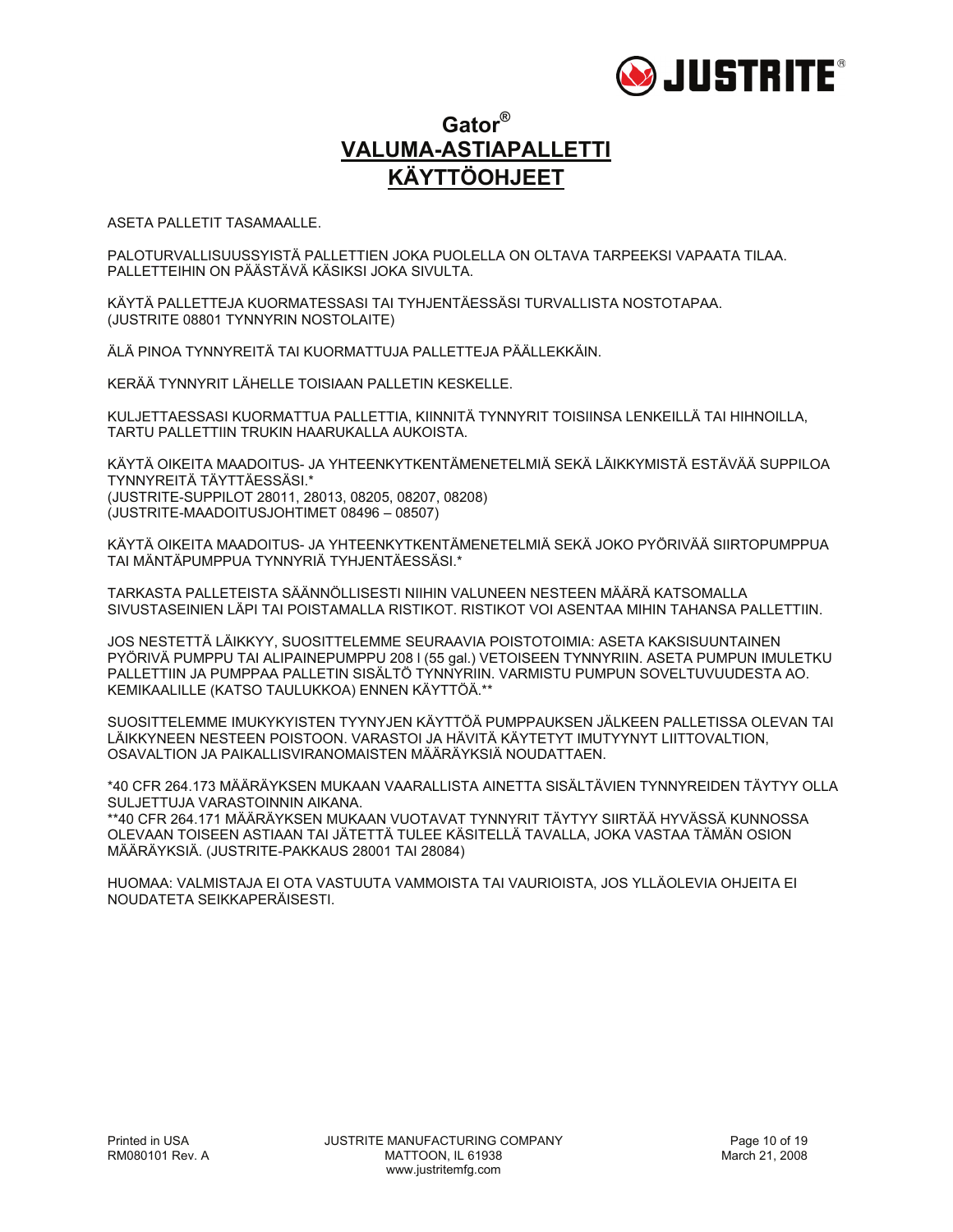

### **Gator® SPILDPALLE BRUGSVEJLEDNING**

PLACER PALLEN PÅ ET VANDRET UNDERLAG.

DER SKAL VÆRE TILSTRÆKKELIG PLADS OMKRING SPILDPALLEN, SÅ DER ER ADGANG FRA ALLE SIDER AF HENSYN TIL BRANDSIKRING.

BRUG EN SIKKER LØFTEMETODE VED PÅ-/AFLÆSNING AF SPILDPALLER. (JUSTRITE 08801 TROMLELØFTER)

STABL IKKE TROMLER ELLER FYLDTE PALLER OVEN PÅ HINANDEN.

TROMLER SKAL PLACERES OG FASTGØRES MIDT I SPILDPALLEN.

VED TRANSPORT AF SPILDPALLER MED TROMLER SKAL DISSE FASTGØRES MED REMME ELLER REB, OG TRUCKGAFLERNE FØRES IND I HULLERNE.

VED PÅFYLDNING AF TROMLER SKAL DER ANVENDES EN KORREKT FAST MASSE- OG JORDFORBINDELSE SAMT EN FYLDNINGSTRAGT.\* (JUSTRITE-TRAGT 28011, 28013, 08205, 08207, 08208) (JUSTRITE-ANTISTATLEDNING 08496 TIL OG MED 08507)

VED AFTAPNING SKAL DER ANVENDES EN KORREKT FAST MASSE- OG JORDFORBINDELSE OG ENTEN EN ROTATIONSPUMPE ELLER EN STEMPELPUMPE.\*

SPILDPALLER SKAL KONTROLLERES REGELMÆSSIGT FOR VÆSKEINDHOLD VED VISUELT AT KONTROLLERE SIDEVÆGGENE ELLER VED AT AFMONTERE RISTENE. RISTENE BEHØVER IKKE PLACERES SAMME STED PÅ PALLEN IGEN VED GENMONTERING.

I TILFÆLDE AF SPILD ELLER LÆKAGE ANBEFALES DET TIL KORREKT BORTSKAFFELSE AT PLACERE EN REVERSIBEL TROMLEROTATIONSPUMPE ELLER EN VAKUUMPUMPE I EN 208 L (55 GALLON) TROMLE. PLACER PUMPESLANGEN I SPILDPALLEN, OG PUMP INDHOLDET OVER I TROMLEN. HUSK AT SE KEMIKALIELISTERNE TIL PUMPERNE FØR BRUG.\*\*

BRUG AF ABSORBERE ANBEFALES TIL FJERNELSE AF VÆSKERESTER EFTER PUMPNING ELLER SPILD. BRUGTE ABSORBERE SKAL OPBEVARES OG BORTSKAFFES I OVERENSSTEMMELSE MED DE GÆLDENDE LOVKRAV.

\*I HENHOLD TIL 40 CFR 264.173 SKAL TROMLER INDEHOLDENDE FARLIGE STOFFER FORBLIVE LUKKET UNDER OPBEVARING.

\*\*I HENHOLD TIL 40 CFR 264.171 SKAL UTÆTTE TROMLER PLACERES I EN TÆT BEHOLDER I GOD STAND. ELLER OGSÅ SKAL SPILD HÅNDTERES PÅ EN MÅDE, DER ER I OVERENSSTEMMELSE MED KRAVENE I DENNE PARAGRAF. (JUSTRITE-TRANSPORTEMBALLAGE 28001 ELLER 28084)

BEMÆRK: PRODUCENTEN PÅTAGER SIG INTET ANSVAR FOR PERSONSKADE ELLER BESKADIGELSE, HVIS OVENSTÅENDE ANVISNINGER IKKE OVERHOLDES NØJAGTIG SOM BESKREVET.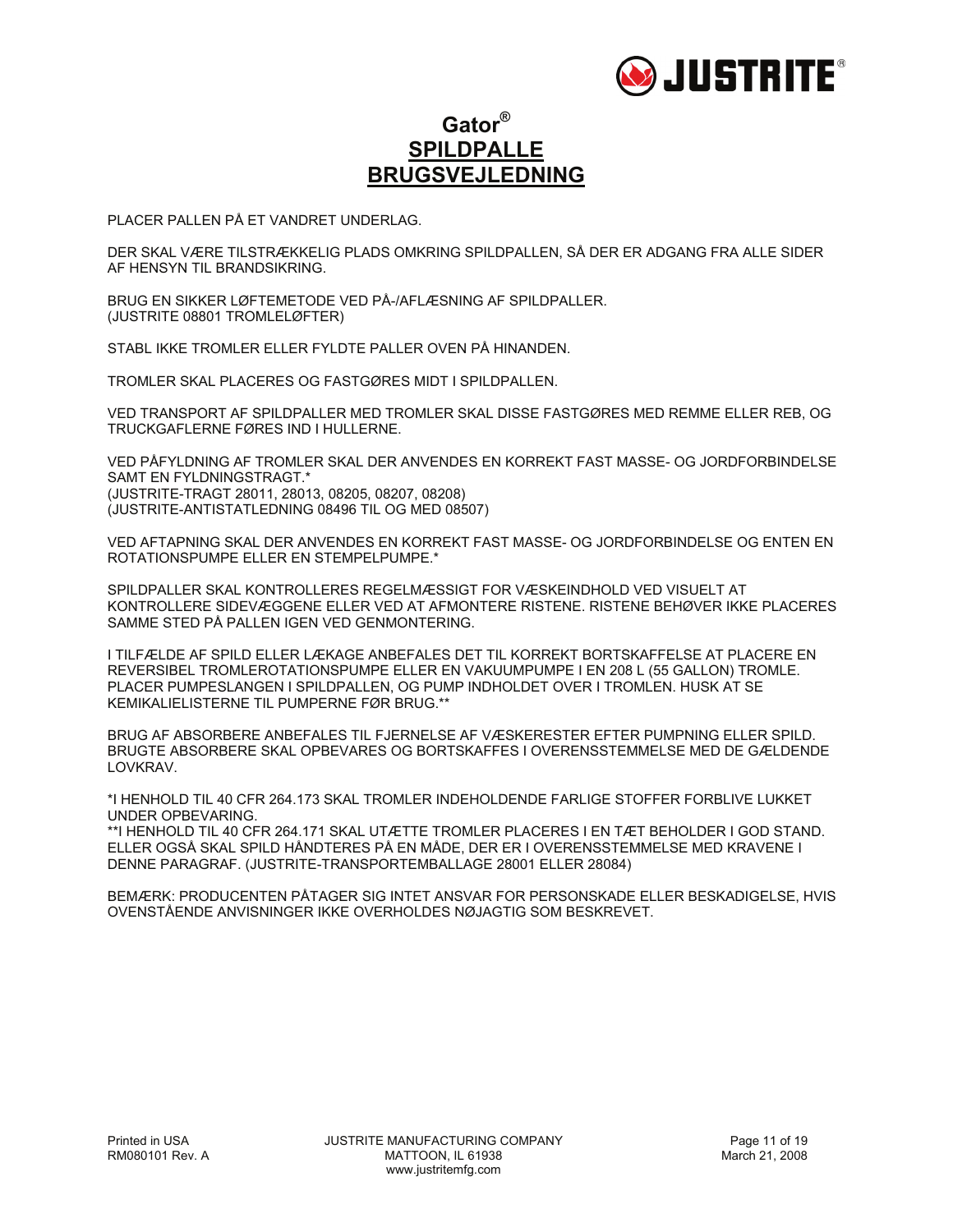

#### **Gator® PALLE FOR UTSLIPPSKONTROLL BRUKSINSTRUKSJONER**

PLASSER PALLEN PÅ EN JEVN OVERFLATE.

SOM ET BRANNFORHINDRENDE TILTAK BØR DU HA GOD PLASS RUNDT PALLEN, SLIK AT DU HAR FRI TILGANG TIL ALLE SIDENE.

BRUK EN SIKKER LØFTEMETODE VED LASTING PÅ OG AV PALLEN. (JUSTRITE 08801 TØNNELØFTER)

DU MÅ IKKE STABLE TØNNER ELLER FULLE PALLER DOBBELT.

TØNNER SKAL PLASSERES I MIDTEN PÅ PALLEN.

UNDER TRANSPORT AV FULL PALLE MÅ TØNNENE SIKRES VED Å SAMMENBINDES MED STROPPER ELLER BÅND, GAFFELTRUCKEN PLASSERES I ÅPNINGEN.

NÅR TØNNER FYLLES, ANVEND RIKTIGE JORDINGSTEKNIKKER OG TRAKT FOR UTSLIPPSKONTROLL.\* (JUSTRITE TRAKTER 28011, 28013, 08205, 08207, 08208) (JUSTRITE ANTISTATISKE LEDNINGER 08496 TIL 08507)

HVIS TAPPING, ANVEND RIKTIGE JORDINGSTEKNIKKER OG BRUK ENTEN EN ROTERENDE SIRKULASJONSPUMPE ELLER EN STEMPELTILFØRSELSPUMPE.\*

SJEKK PERIODISK PALLEN FOR TILSTEDEVÆRELSE AV VÆSKE VED Å VISUELT SJEKKE SIDEVEGGENE ELLER VED Å FJERNE GITTER. GITTER KAN SKIFTES UT VED GJENPÅSETTING.

VED FOREKOMST AV UTSLIPP ELLER LEKKASJE, ER DEN ANBEFALTE METODEN FOR OPPRYDNING Å SETTE EN REVERSIBEL ROTERENDE TØNNEPUMPE ELLER EN VAKUUMPUMPE I EN 208 LITERS (55 GALLONS) TØNNE, PLASSERE PUMPESLANGEN I UTSLIPPSPALLEN OG PUMPE INNHOLDET OPP I 208 LITERS (55 GALLONS) TØNNEN. PASS PÅ Å SJEKKE PUMPENS KJEMISKE FORENELIGHETSOVERSIKT FØR BRUK.\*\*

ABSORPSJONSPUTER ER ANBEFALT FOR Å FJERNE RESTER ETTER PUMPING ELLER TILFELDIGE UTSLIPP. BRUKTE ABSORPSJONSPUTER MÅ LAGRES OG FJERNES I HENHOLD TIL STATLIGE, KOMMUNALE OG LOKALE LOVER.

\* I HENHOLD TIL 40 CFR 264.173, NÅR TØNNER INNEHOLDER MILJØFARLIG MATERIALE, MÅ DE VÆRE LUKKET UNDER LAGRING.

\*\* I HENHOLD TIL 40 CFR 264.171, TØNNER SOM LEKKER MÅ OVERFØRES TIL EN BEHOLDER SOM ER I GOD STAND, ELLER AVFALLET MÅ HÅNDTERES PÅ EN MÅTE SOM ER I SAMSVAR MED DET SOM PÅKREVES FOR DENNE SEKSJONEN. (JUSTRITE OVERPAKKER 28001 ELLER 28084)

MERK: PRODUSENTEN TAR INTET ANSVAR FOR PERSONSKADER ELLER ANDRE SKADER HVIS DE OVERNEVNTE INSTRUKSJONENE IKKE HAR BLITT ETTERFULGT PÅ ALLE PUNKTER.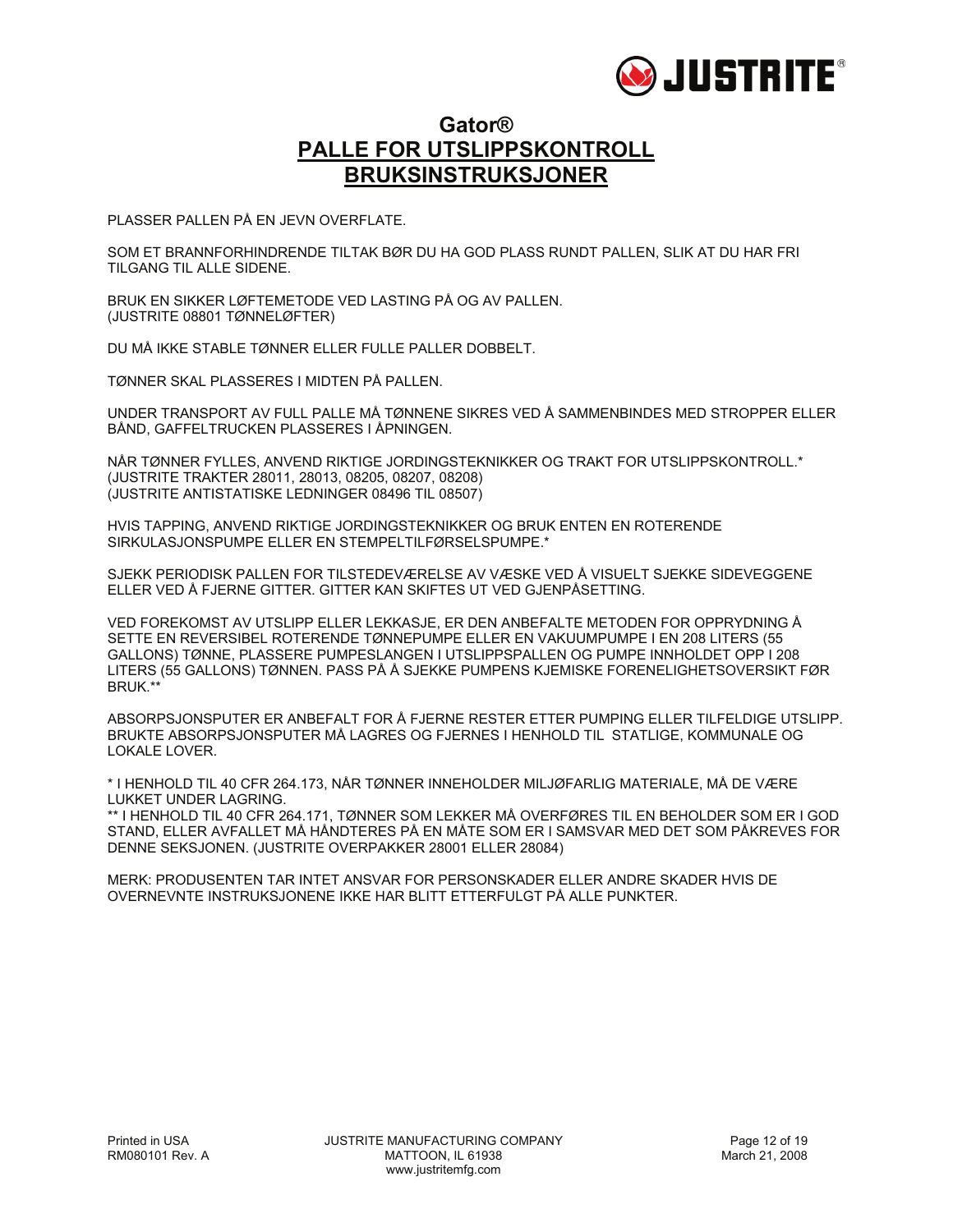

### **Gator® PALETA S OCHRANOU PROTI ROZLIATIU POKYNY PRE POUŽITIE**

PALETU UMIESTNITE NA ROVNÝ PODKLAD.

PRE ÚČELY PROTIPOŽIARNEJ OCHRANY JE TREBA NECHAŤ PRIMERANÉ ULIČKY TAK, ABY BOL MOŽNÝ PRÍSTUP KU VŠETKÝM STRANÁM PALETY.

PRI NAKLADANÍ A VYKLADANÍ PALETY POUŽÍVAJTE BEZPEČNÚ METÓDU ZDVÍHANIA. (ZDVÍHAČ SUDA JUSTRITE 08801)

NEVYTVÁRAJTE DVE VRSTVY STOHOVACÍCH SUDOV ANI NALOŽENÝCH PALIET.

SUDY SA MUSIA PONORIŤ A UMIESTNIŤ SMEROM DO PROSTRIEDKA PALIET.

PRI PREPRAVE NALOŽENEJ PALETY SUDY ZAISTITE ICH ZVIAZANÍM ALEBO ZABANDÁŽOVANÍM DOKOPY, DO OTVOROV ZASUŇTE VIDLICOVÝ VOZÍK.

PRI PLNENÍ SUDOV POUŽÍVAJTE RIADNE TECHNIKY SPÁJANIA A UKOTVENIA AKO AJ NÁLEVKU S OCHRANOU PROTI ROZLIATIU.\* (NÁLEVKY JUSTRITE 28011, 28013, 08205, 08207, 08208) (ANTISTATICKÉ DRÔTY JUSTRITE 08496 AŽ 08507)

V PRÍPADE LIKVIDÁCIE POUŽITE RIADNE TECHNIKY SPÁJANIA A UKOTVENIA A POUŽITE BUĎ ROTAČNÉ VÝTLAČNÉ ČERPADLO ALEBO PIESTOVÉ VÝTLAČNÉ ČERPADLO. \*

PALETY PRAVIDELNE KONTROLUJTE S OHĽADOM NA PŘÍTOMNOSŤ KVAPALINY, A TO POMOCOU VIZUÁLNEJ KONTROLY BOČNÝCH STIEN ALEBO ODSTRÁNENÍM ROŠTU. PRI OPÄTOVNOM ZASUNUTÍ JE MOŽNÉ ROŠTY VYMENIŤ.

V PRÍPADE, ŽE NASTANE ROZLIATIE NEBO ÚNIK, METÓDA ODPORÚČANÁ PRE RIADNE ODSTRÁNENIE JE NASTAVIŤ REVERZNÉ VÝTLAČNÉ ČERPADLO SUDA ALEBO PODTLAKOVÉ ČERPADLO DO 208 LITER (55- GALONOVÉHO) SUDA, UMIESTNIŤ HADICU ČERPADLA DO PALETA S OCHRANOU PROTI ROZLIATIU A OBSAH PREČERPAŤ DO 208 LITER (55-GALONOVÉHO) SUDA. PRED POUŽITÍM SI PREČÍTAJTE TABUĽKY CHEMICKEJ KOMPATIBILITY ČERPADLA.\*\*

PRE ODSTRÁNENIE ZVYŠKOV PO ČERPANÍ ALEBO NÁHODNOM ROZLIATÍ SA ODPORÚČA POUŽITIE ABSORPČNÝCH VANKÚŠOV. POUŽITÉ ABSORPČNÉ VANKÚŠE JE TREBA SKLADOVAŤ A ZLIKVIDOVAŤ V SÚLADE S FEDERÁLNYMI, ŠTÁTNYMI A MIESTNYMI ZÁKONMI.

\*V SÚLADE S 40 CFR 264.173, MUSIA BYŤ SUDY, POKIAĽ OBSAHUJÍ NEBEZPEČNÝ MATERIÁL, PRI SKLADOVANÍ ZATVORENÉ.

\*\*V SÚLADE S 40 CFR 264.171 JE TREBA NETESNIACE SUDY PRENIESŤ DO KONTAJNERA, KTORÝ JE V DOBROM STAVE ALEBO JE TREBA S ODPADOM MANIPULOVAŤ SPÔSOBOM, KTORÝ ZODPOVEDÁ POŽIADAVKÁM TOHTO ODSTAVCA. (OBALY JUSTRITE 28001 NEBO 28084)

POZNÁMKA: VÝROBCA NENESIE ŽIADNU ZODPOVEDNOSŤ ZA AKÉKOĽVEK ZRANENIA ALEBO ŠKODY V PRÍPADE NEDODRŽANIA HORE UVEDENÝCH POKYNOV, A TO DO VŠETKÝCH PODROBNOSTÍ.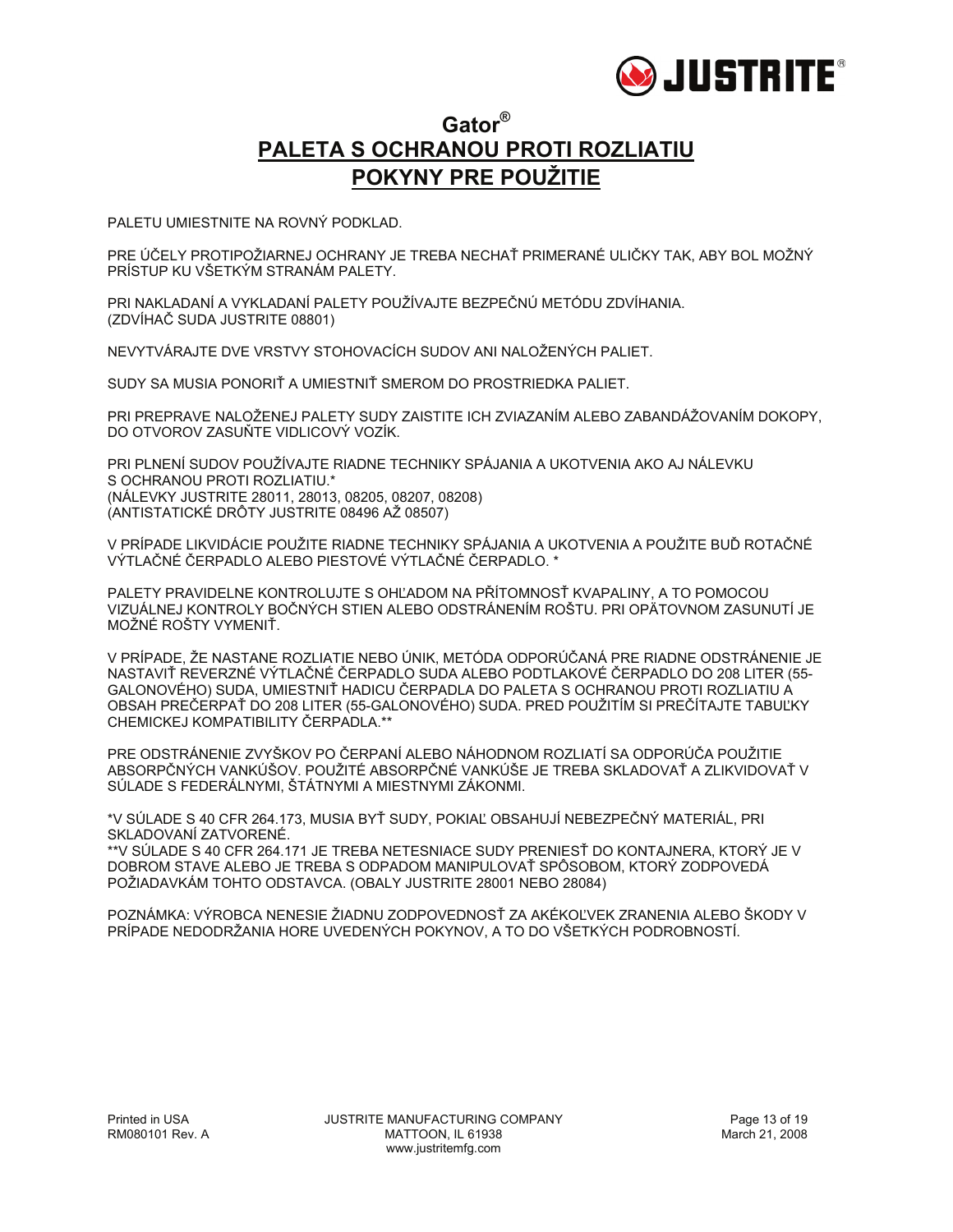

### **Gator® KIÖMLÉSSZABÁLYZÓ RAKLAP FELHASZNÁLÁSI UTASÍTÁSOK**

HELYEZZE A RAKLAPOT VÍZSZINTES TALAJRA.

MEGFELELŐ TÉRKÖZT KELL HAGYNI, HOGY A TŰZ MEGELŐZÉSE ÉRDEKÉBEN A RAKLAPHOZ ANNAK MINDEN OLDALÁN HOZZÁ LEHESSEN FÉRNI.

RAKLAP BE- ÉS KIRAKODÁSA SORÁN ALKALMAZZON BIZTONSÁGOS EMELÉSI MÓDSZERT. (JUSTRITE 08801 DOBEMELŐ)

NE HELYEZZEN EGYMÁSRA TÖBB DOBOT, ILLETVE MEGRAKOTT RAKLAPOT.

A DOBOKAT EGYMÁSBA KELL HELYEZNI, ÉS A RAKLAP KÖZEPE FELÉ KELL IRÁNYÍTANI.

MEGRAKOTT RAKLAP SZÁLLÍTÁSAKOR A DOBOKAT RÖGZÍTSE ÖSSZESZÍJAZÁSSAL VAGY ÖSSZEKÖTÉSSEL, A TARGONCÁT A NYÍLÁSBA HELYEZZE BE.

A DOBOK TÖLTÉSE SORÁN ALKALMAZZON MEGFELELŐ KÖTÉSI ÉS FÖLDELÉSI TECHNIKÁKAT, ÉS ÖNTSE KI A VEZÉRLŐTÖLCSÉRT.\* (28011, 28013, 08205, 08207, 08208 JUSTRITE TÖLCSÉREK) (08496–08507 JUSTRITE ANTISZTATIKUS VEZETÉKEK)

ÜRÍTÉSKOR ALKALMAZZON MEGFELELŐ KÖTÉSI ÉS FÖLDELÉSI TECHNIKÁKAT, ÉS HASZNÁLJON VAGY FORGÓ ÁTSZIVATTYÚZÓ SZIVATTYÚT, VAGY PEDIG DUGATTYÚS SZÁLLÍTÓSZIVATTYÚT.\*

AZ OLDALFALAK SZEMREVÉTELEZÉSÉVEL, ILLETVE A RÁCSOKAT ELTÁVOLÍTVA ELLENŐRIZZE RENDSZERES IDŐKÖZÖNKÉNT, HOGY A RAKLAPON JELEN VAN-E FOLYADÉK. A RÁCSOKAT VISSZAHELYEZÉSKOR FEL LEHET CSERÉLNI EGYMÁSSAL.

AMENNYIBEN KIÖMLÉS VAGY SZIVÁRGÁS FORDUL ELŐ, A MEGFELELŐ ELTÁVOLÍTÁS AJÁNLOTT MÓDSZERE: HELYEZZEN EGY ÁTÁLLÍTHATÓ FORGÓDOBOS SZIVATTYÚT VAGY EGY VÁKUUMSZIVATTYÚT EGY 208 LITER (55 GALLONOS) DOBBA, TEGYE A SZIVATTYÚ TÖMLŐJÉT A KIÖMLŐRAKLAPRA, MAJD SZIVATTYÚZZA KI TARTALMÁT AZ 208 LITER (55 GALLONOS) DOBBA. A HASZNÁLAT ELŐTT MINDENKÉPPEN TANULMÁNYOZZA A SZIVATTYÚ KÉMIAI KOMPATIBILITÁSI TÁBLÁZATAIT.\*\*

A SZIVATTYÚZÁS VAGY VÉLETLEN KIÖMLÉS UTÁN VISSZAMARADÓ FOLYADÉK ELTÁVOLÍTÁSÁHOZ ABSZORBENS PÁRNÁK AJÁNLOTTAK. AZ ELHASZNÁLT ABSZORBENS PÁRNÁKAT A SZÖVETSÉGI, ÁLLAMI ÉS HELYI ELŐÍRÁSOKNAK MEGFELELŐEN KELL TÁROLNI ÉS MEGSEMMISÍTENI.

\* A 40 CFR 264.173-NAK MEGFELELŐEN, HA A DOBOKBAN VESZÉLYES ANYAG TALÁLHATÓ, AKKOR AZOKNAK TÁROLÁS KÖZBEN ZÁRVA KELL MARADNIUK. \*\* A 40 CFR 264.171-NEK MEGFELELŐEN, A SZIVÁRGÓ DOBOKAT JÓ ÁLLAPOTÚ TÁROLÓBA KELL SZÁLLÍTANI, ILLETVE A HULLADÉKOT OLYAN MÓDON KELL KEZELNI, AMI A JELEN SZAKASZ KÖVETELMÉNYEINEK MEGFELEL. (28001 VAGY 28084 JUSTRITE SZÁLLÍTÓTARTÁLYOK)

MEGJEGYZÉS: A GYÁRTÓ NEM VÁLLAL FELELŐSSÉGET SEMMIFÉLE SÉRÜLÉSÉRT ÉS KÁRÉRT, HA A FENTI UTASÍTÁSOK NEM KERÜLNEK MARADÉKTALANUL BETARTÁSRA.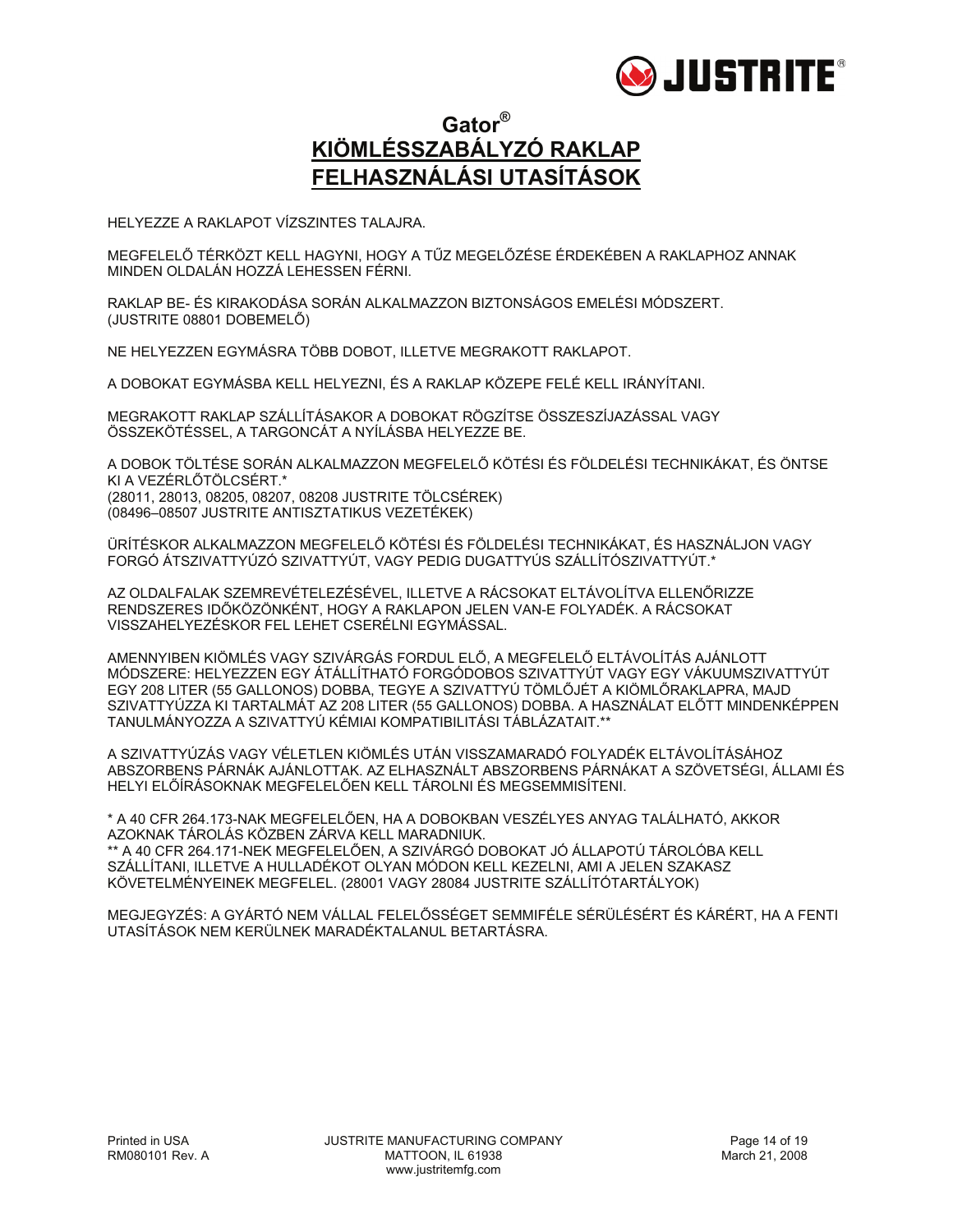

#### **Gator® PALETE ZA NADZIRANO RAZLITJE NAVODILA ZA UPORABO**

PALETO NAMESTITE NA RAVNA TLA.

OVOJNA EMBALAŽA 28001 ALI 28084)

ZAGOTOVITE DOVOLJ VELIK PREHODNI PROSTOR, DA BO OMOGOČEN PROST DOSTOP IZ VSEH STRANI PALETE Z NAMENOM PREPREČEVANJA POŽARA.

PRI NAKLADANJU IN RAZKLADANJU PALET UPORABITE VARNO DVIŽNO METODO. (JUSTRITE 08801 DVIGALO BOBNA)

BOBNOV ALI NALOŽENIH PALET NE NAKLADAJTE ENEGA NA DRUGEGA.

BOBNE ZLOŽITE ENEGA V DRUGEGA IN JIH POSTAVITE PROTI SREDIŠČU PALETE.

PRI PRENAŠANJU POLNIH PALET, BOBNE PRIČVRSTITE TAKO, DA JIH OBVEŽETE ALI ZAVEŽETE SKUPAJ, VILICE PA VSTAVITE V ODPRTINE.

PRI POLNJENJU BOBNOV UPORABITE USTREZNE ZATESNITVENE IN PRIZEMLJITVENE TEHNIKE, TER USTREZEN LIJ ZA NADZOR RAZLITJA.\* (JUSTRITE LIJI 28011, 28013, 08205, 08207, 08208) (JUSTRITE ANTISTATIČNI KABLI 08496 DO 08507)

PRI SPRAZNJEVANJU UPORABITE USTREZNE ZATESNITVENE IN PRIZEMLJITVENE TEHNIKE TER VRTLJIVO PRENOSNO ČRPALKO ALI BATNO ČRPALKO.\*

REDNO PREGLEDUJTE, DA V PALETAH NI TEKOČINE TAKO, DA PREGLEDATE STRANSKE STENE ALI DA ODSTRANITE MREŽE. MREŽE LAHKO PRI PONOVNI VSTAVITVI MED SEBOJ ZAMENJATE.

V PRIMERU RAZLITJA ALI PUŠČANJA, JE PRIPOROČENA METODA USTREZNE ODSTRANITVE TA, DA VZVRATNO VRTLJIVO ČRPALKO BOBNA ALI VAKUUMSKO ČRPALKO NAMESTITE V 208 LITER (55 GALONSKI) BOBEN, CEV ČRPALKE NAMESTITE NA PALETO ZA RAZLITJE IN NJENO VSEBINO POSESATE V 208 LITER (55 GALONSKI) BOBEN. NE POZABITE PREVERITI TABEL KEMIJSKE SKLADNOSTI, KI JIH JE POTREBNO UPOŠTEVATI. \*\*

ZA ODSTRANJEVANJE OSTANKOV PO ČRPANJU ALI NEZGODNEM RAZLITJU, JE PRIPOROČENA UPORABA VPIVNIH BLAZIN. UPORABLJENE VPIVNE BLAZINE SE MORAJO HRANITI IN ODSTRANITI V SKLADU Z ZVEZNIMI, DRŽAVNIMI IN KRAJEVNIMI ZAKONI.

\*ZA 40 CFR 264.173, KADAR SE V BOBNIH NAHAJA NEVAREN MATERIAL, MORAJO BITI LE-TI MED SKLADIŠČENJEM ZAPRTI. \*\*ZA 40 CFR 264.171, BOBNE, KI PUŠČAJO, JE POTREBNO PRENESTI V POSODO, KI JE V DOBREM STANJU, OZIROMA JE POTREBNO ODPADKE ODSTRANITI V SKLADU Z ZAHTEVAMI TEGA POGLAVJA. (JUSTRITE

OPOMBA: PROIZVAJALEC NE PREVZEMA ODGOVORNOSTI ZA POŠKODBE ALI ŠKODO, ČE NISO BILA UPOŠTEVANA VSA ZGORAJ NAVEDENA NAVODILA.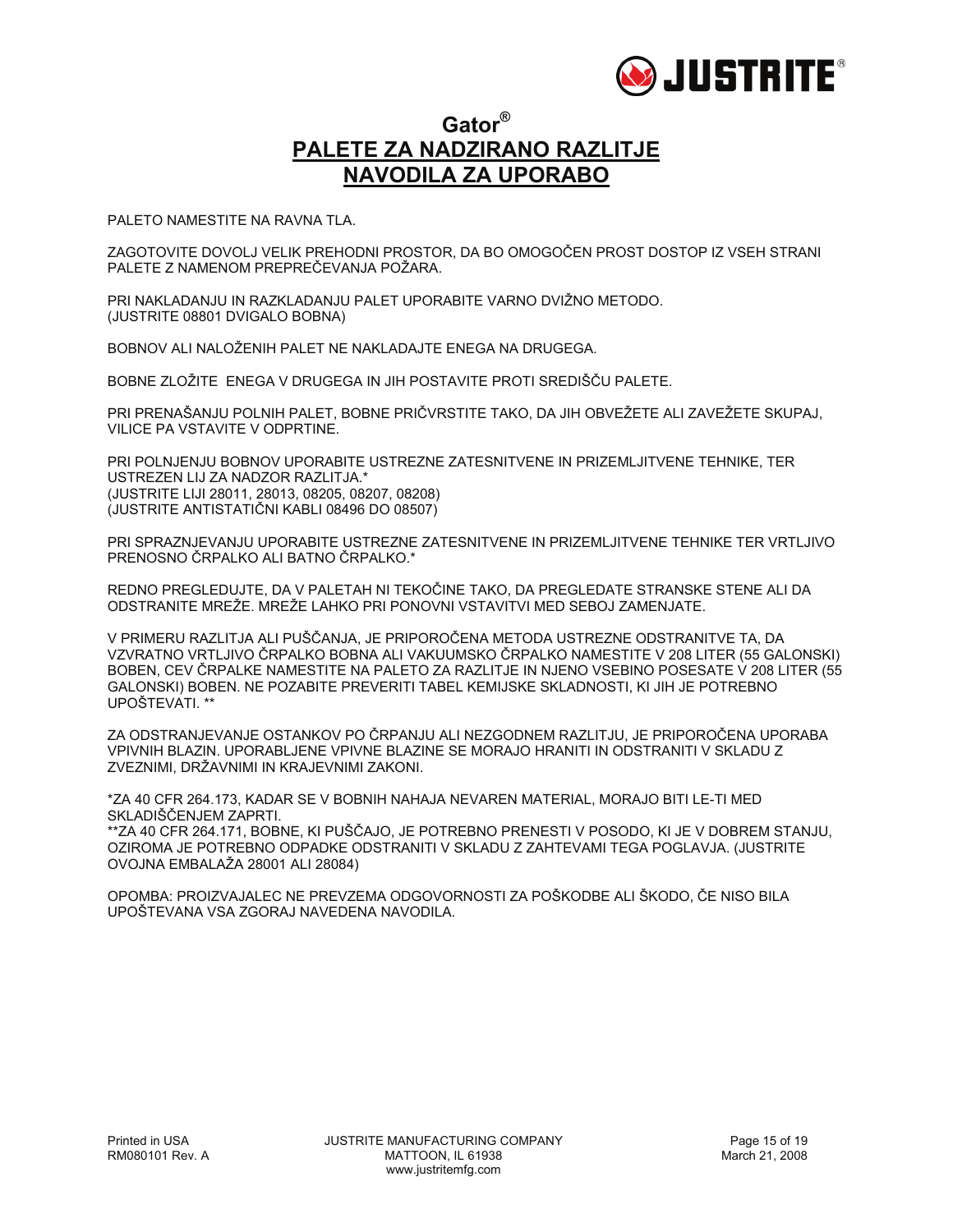

### **Gator® PALETA S OCHRANOU PROTI ROZLITÍ POKYNY PRO POUŽÍVÁNÍ**

PALETU UMÍSTĚTE NA ROVNÝ PODKLAD.

ZA ÚČELEM PROTIPOŽÁRNÍ OCHRANY JE NUTNÉ ZACHOVAT PŘIMĚŘENOU ULIČKU PRO UMOŽNĚNÍ PŘÍSTUPU KE VŠEM STRANÁM PALETY.

PŘI NAKLÁDCE A VYKLÁDCE PALETY POUŽÍVEJTE BEZPEČNOU METODU ZVEDÁNÍ. (ZVEDÁK SUDU JUSTRITE 08801)

NENAKLÁDEJTE SUDY ANI PALETY VE DVOU ČI VÍCE VRSTVÁCH.

SUDY JE TŘEBA VNOŘIT A UMÍSTIT SMĚREM DO STŘEDU PALETY.

PŘI PŘEPRAVĚ NALOŽENÉ PALETY ZAJISTĚTE SUDY JEJICH SVÁZÁNÍM NEBO SPOJENÍM DOHROMADY, DO OTVORU ZASUŇTE VIDLICOVÝ ZDVIŽNÝ VOZÍK.

PŘI PLNĚNÍ SUDŮ POUŽÍVEJTE ŘÁDNÉ TECHNIKY SPOJOVÁNÍ A UKOTVENÍ A NÁLEVKU S OCHRANOU PROTI ROZLITÍ.\* (NÁLEVKY JUSTRITE 28011, 28013, 08205, 08207, 08208) (ANTISTATICKÉ DRÁTY JUSTRITE 08496 AŽ 08507)

PŘÍ VÝDEJE POUŽÍVEJTE ŘÁDNÉ TECHNIKY SPOJOVÁNÍ A UKOTVENÍ A POUŽIJTE BUĎ ROTAČNÍ VÝTLAČNÉ ČERPADLO NEBO PÍSTOVÉ VÝTLAČNÉ ČERPADLO. \*

PRAVIDELNĚ KONTROLUJTE PALETY Z HLEDISKA PŘÍTOMNOSTI KAPALINY VIZUÁLNÍ KONTROLOU BOČNÍCH STĚN NEBO ODSTRANĚNÍM ROŠTŮ. PŘI OPĚTOVNÉM ZASUNUTÍ JE MOŽNÉ ROŠTY VZÁJEMNĚ ZAMĚNIT.

V PŘÍPADĚ, ŽE NASTANE ROZLITÍ NEBO ÚNIK, METODA DOPORUČENÁ PRO ŘÁDNÉ ODSTRANĚNÍ JE NASADIT REVERZNÍ VÝTLAČNÉ ČERPADLO SUDU NEBO PODTLAKOVÉ ČERPADLO DO 208 LITR (55- GALONOVÉHO) SUDU, UMÍSTIT HADICI ČERPADLA DO PALETY S OCHRANOU PROTI ROZLITÍ A OBSAH PŘEČERPAT DO 208 LITR (55-GALONOVÉHO) SUDU. PŘED POUŽITÍM SI PROSTUDUJTE TABULKY CHEMICKÉ KOMPATIBILITY ČERPADLA.\*\*

PRO ODSTRANĚNÍ ZBYTKŮ PO ČERPÁNÍ NEBO NÁHODNÉM ROZLITÍ SE DOPORUČUJE POUŽITÍ ABSORPČNÍCH POLŠTÁŘŮ. POUŽITÉ ABSORPČNÍ POLŠTÁŘE JE TŘEBA UCHOVÁVAT A LIKVIDOVAT V SOULADU S FEDERÁLNÍMI, STÁTNÍMI A MÍSTNÍMI ZÁKONY.

\*V SOULADU S 40 CFR 264.173, MUSÍ SUDY, KTERÉ OBSAHUJÍ NEBEZPEČNÝ MATERIÁL, ZŮSTÁVAT PŘI USKLADNĚNÍ UZAVŘENY.

\*\*V SOULADU S 40 CFR 264.171 JE TŘEBA NETĚSNÍCÍ SUDY PŘENÉST DO KONTEJNERU, KTERÝ JE V DOBRÉM STAVU NEBO JE S ODPADEM TŘEBA MANIPULOVAT ZPŮSOBEM, KTERÝ JE V SOULADU S POŽADAVKY TOHOTO ODSTAVCE. (PŘEBALY JUSTRITE 28001 NEBO 28084)

POZNÁMKA: VÝROBCE NENESE ŽÁDNOU ODPOVĚDNOST ZA JAKÁKOLIV ZRANĚNÍ NEBO ŠKODY V PŘÍPADĚ NEDODRŽENÍ VÝŠE UVEDENÝCH POKYNŮ DO VŠECH PODROBNOSTÍ.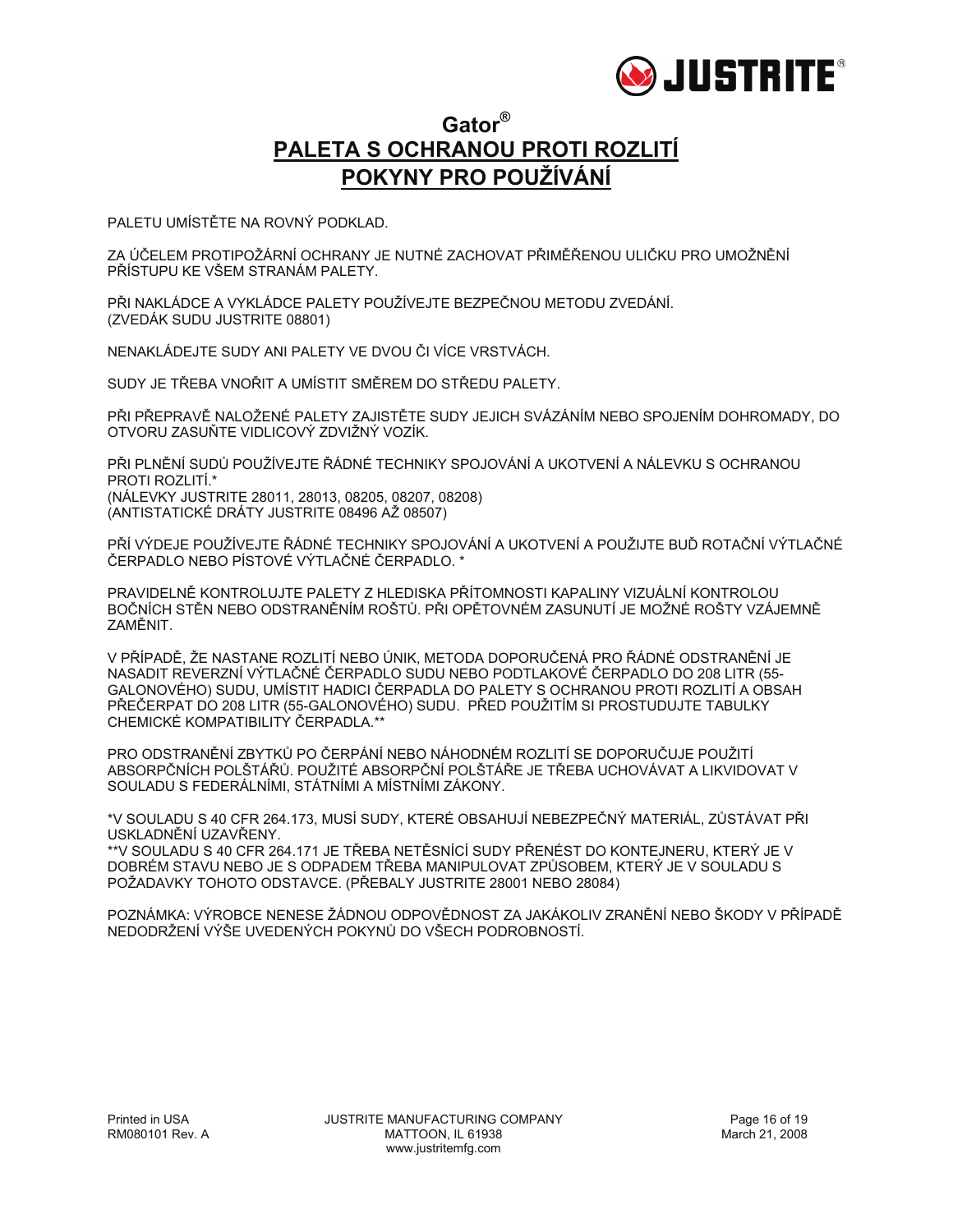

### **Gator® LEKKE KONTROLLIMISALUSED KASUTAMISJUHISED**

ASETAGE ALUS TASASELE PINNALE.

TULEOHUTUSE TAGAMISEKS TULEB ALUSE KÕIKIDELE KÜLGEDELE JUURDEPÄÄSEMISEKS JÄTTA PIISAVALT VABA RUUMI.

ALUSTE MAHA- JA PEALELAADIMISEL KASUTAGE ALATI OHUTUT LAADIMISVIISI. (JUSTRITE 08801 TRUMLITÕSTUK)

ÄRGE PANGE TRUMLEID VÕI KOORMATUID ALUSEID ÜKSTEISE PEALE.

TRUMLID TULEB PAIGUTADA NING SOBITADA ALUSE KESKOSA SUUNAS.

LAADITUD ALUSE TRANSPORTIMISEL KINNITAGE TRUMLID RIHMADE VÕI NÖÖRIDEGA ÜKSTEISEGA KOKKU, SISESTAGE KAHVELTÕSTUK AVAUSSE.

TRUMLEID TÄITES KASUTAGE SOBIVAID SIDUMIS- JA MAANDUSTEHNIKAID NING LEHTRIT ÜLEAJAMISE VÄLTIMISEKS.\* (JUSTRITE LEHTRID 28011, 28013, 08205, 08207, 08208) (JUSTRITE ANTISTAATILISED TRAADID 08496 KUNI 08507)

KASUTAGE VÄLJUTAMISEL KOHASEID SIDUVAID JA MAANDAVAID TEHNIKAID NING KASUTAGE KAS PÖÖRDÜLEKANDEPUMPA VÕI KOLBTOITEPUMPA.\*

KONTROLLIGE REGULAARSELT VEDELIKU OLEMASOLU ALUSTEL, KAS SIIS SILMAGA VAADATES VÕI SIIS RESTE EEMALDADES. RESTID ON TAGASIPANEMISEL OMAVAHEL VAHETATAVAD.

LEKKE VÕI ÜLEAJAMISE KORRAL ON SOOVITATAV KASUTADA KOHAST KÕRVALDAMISE MEETODIT: PANNA MÕLEMAPOOLSE TÖÖSUUNAGA ROOTORTRUMMELPUMP VÕI VAAKUMPUMP 208 LIITER (55 GALLONILISSE) TRUMLISSE, PANNA PUMBA VOOLIK ALUSELE NING PUMPATA SISU 208 LIITER (55 GALLONILISSE) TRUMLISSE. TUTVUGE ENNE KASUTAMIST KINDLASTI PUMBA KEEMILISE SOBIVUSE GRAAFIKUTEGA.\*\*

ABSORBENDIPADJAD ON SOBIVAD JÄÄKIDE KÕRVALDAMISEKS PUMPAMISE JÄREL VÕI JUHUSLIKU ÜLEAJAMISE KORRAL. KASUTATUD ABSORBENDIPADJAD TULEB KOGUDA NING KÄIDELDA VASTAVALT KEHTIVATELE RIIKLIKELE JA KOHALIKELE EESKIRJADELE.

\*VASTAVALT 40 CFR 264.173 PEAVAD OHTLIKKE AINEID SISALDAVAD TRUMLID JÄÄMA HOIUSTAMISE AJAKS SULETUKS.

\*\*VASTAVALT 40 CFR 264.171 TULEB LEKKIVAD TRUMLID VIIA ÜLE HEAS SEISUKORRAS OLEVASSE KONTEINERISSE VÕI SIIS TULEB JÄÄTMEID KÄSITLEDA SELLISEL VIISIL, MIS VASTAB KÄESOLEVA PEATÜKI NÕUETELE. (JUSTRITE ÜMBRISED 28001 VÕI 28084)

MÄRKUS: VALMISTAJA EI VÕTA VASTUTUST VIGASTUSTE VÕI KAHJUDE EEST, KUI ÜLALTOODUD JUHISTES TOODUD IGAST ÜKSIKASJADEST POLE KINNI PEETUD.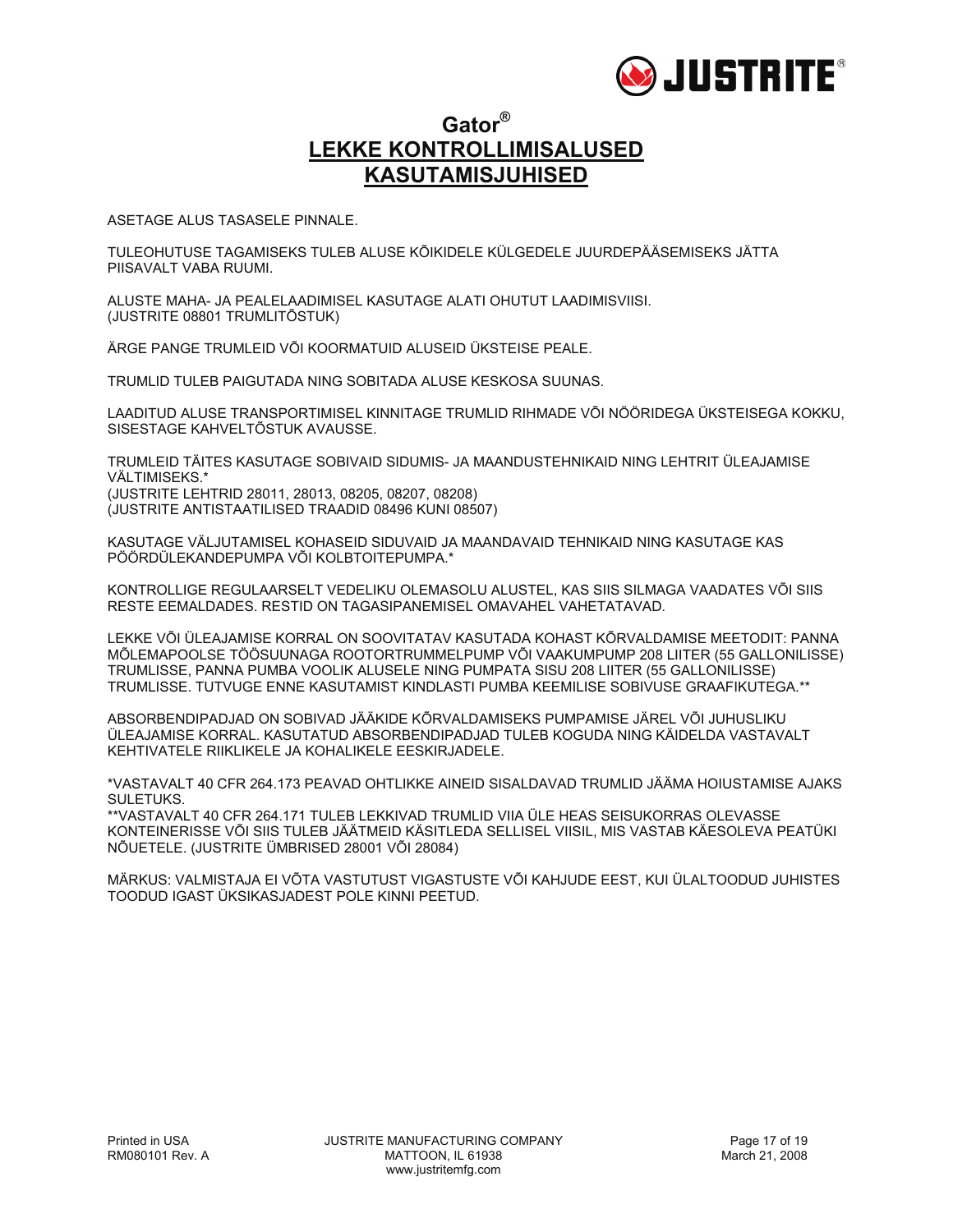

# **Gator®** 溅漏可控式栈台 使用说明

将栈台安放在平整地面上。

要留出足够宽的过道空间,保证消防作业时可以接近栈台的所有侧边。

在栈台进行装载和卸载作业时,要使用安全的起重方法。(参见 JUSTRITE 产品号 08801 的储存桶起重器)

切勿将储存桶或已装载的栈台两层堆垛。

储存桶须朝向栈台中心放置和捆扎。

搬运有载荷的栈台时,要将储存桶牢牢捆扎或捆绑在一起,然后将铲车起重杆插进开口处。

为储存桶灌注液体时,使用恰当的连接和接地方式和溅漏可控漏斗。\* (参见 JUSTRITE 产品号 28011, 28013, 08205, 08207 和 08208 的漏斗) (参见 JUSTRITE 产品号 08496 到 08507 的防静电连接线)

分装液体时,使用恰当的连接和接地方式,并使用转子传输泵或活塞传输泵。\*

定期检查栈台有无液体残留,可用眼睛检查栈台侧壁或者移开分隔板检查。各分隔板无差别,因此在重新插入分隔板时 可随便调换。

如果发生液体溅漏,建议采用的恰当方法是,在一只容量 208 公升(55 加仑)的桶内放置一台可逆式转子泵或真空泵, 将泵的软管放入溅漏的栈台里,然后将液体泵入那只208公升(55 加仑)的桶中。注意,一定要在使用前查询泵的化学 物质兼容表。\*\*

液体泵完后或者出现偶然溅漏时,建议使用液体吸附枕清除液体残留。使用后的吸附枕要按照联邦、州和地方法规进行 存放和处理。

\* 按照 40 CFR 264.173 要求, 当储存桶存放有害物质时,存放期间必须保持密闭状态。 \*\*按照 40 CFR 264.171 要求, 出现泄漏的储存桶要转移到一个完好的容器, 否则废弃液体必须使用符合本节要求的方式 处理。(参见 JUSTRITE 双包装产品,产品号 28001 或 28084)

注意:如果未能遵守上述说明的所有细节要求,制造商不承担人员伤害和物质损坏的责任。